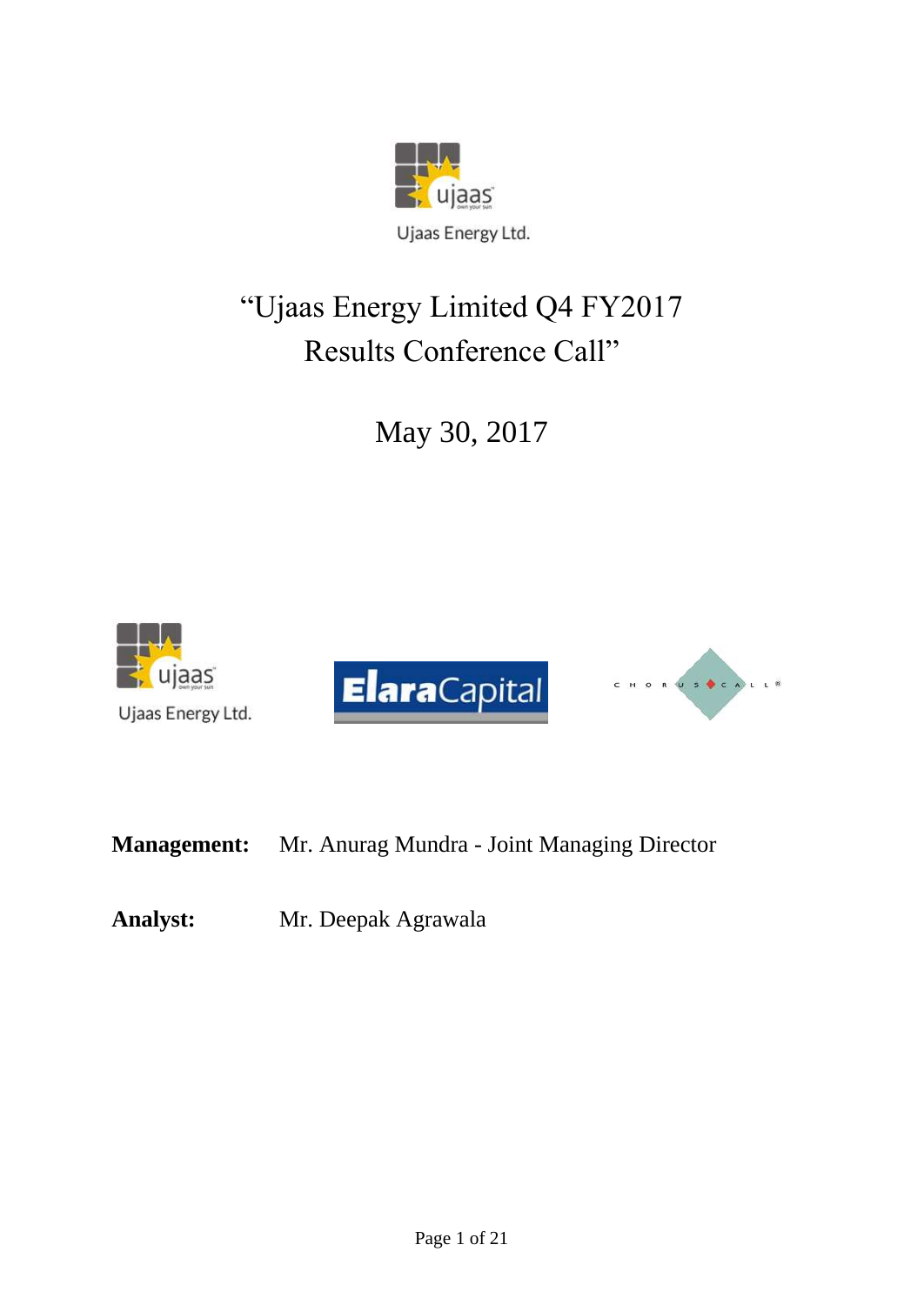

#### *May 30, 2017*

- **Moderator:** Ladies and gentlemen, good day and welcome to the Ujaas Energy Limited Q4 FY2017 results conference call hosted by Elara Securities Private Limited. As a reminder all participant lines will be in the listen-only mode and there will be an opportunity for you to ask questions after the presentation concludes. Should you need assistance during the conference call please signal an operator by pressing "\*" then "0" on your touchtone phone. Please note that this conference is being recorded. I now hand the conference over to Mr. Deepak Agrawala from Elara Securities Private Limited. Thank you and over to you Sir!
- **Deepak Agarwala:** Thanks Raymond. Good afternoon everyone, on behalf of Elara Securities, we welcome you all for the Q4 and FY2017 Conference Call of Ujaas Energy Limited. I take this opportunity to welcome the management of Ujaas Energy represented by Mr. Anurag Mundra, Joint Managing Director and his Team. We will begin the call with a brief overview by the management followed by a Q&A session. I will now hand over the call to Mr. Mundra for his opening remarks. Over to you Sir!
- **Anurag Mundra:** Good afternoon and thank you Mr. Deepak. At the outset, I am thankful to Elara Securities and Mr. Deepak for hosting this concall the earning presentation call for FY2017 and Q4 FY2017. As briefed by Mr. Deepak, we will start the call with a brief introduction. There might be many people who may be joining this call for the first time. So I will give a brief background about Ujaas Energy Limited. A very recent development on the industry, the financial performance of FY2017 and the call will be then opened for the question and answer. Well Ujaas Energy Limited started its journey way back in 1970s and we started with transformer manufacturing. In 2010- 2011, we ventured into solar power generation and we started our solar journey by putting up our own 2 megawatt of solar power plant. While we were putting up our own 2 megawatt of solar power plant, we realized there is a huge business potential in solar because solar is completely modular in nature.

Many people want to put up a solar power plant, but the question was how. By definition it is a land intensive. You require a lot of plants and machinery, lot of services, and you continuously need to maintain that plant. So at the time, we launched a brand, a brand called Ujaas and that provided complete one-stop solution. Ujaas was very well picked up by the market and we got some success in providing complete solution. As we progressed, our 2 megawatt we further added up some capacity and currently we own around 15.5 megawatt on our balance sheet and we added lot of capacities for our clients. Currently, we work under three segments in solar side. One is a solution segment that is the park segment where we provide complete one-stop solution. Second is the EPC segment. There is a lot of tendering opportunity there in the market. Many PSUs wants to put up a solar power plant for various reasons. So we bid in those tenders and put up a solar power plant for on the client's location and the third segment of the business is rooftop and rooftop is further bifurcated in two segments. One is GCI that is government, commercial, and industrial and second is rooftop home, which is the retail segment. Now the biggest strength of solar is one it is modular in nature, second it has a distributed generation. What I mean by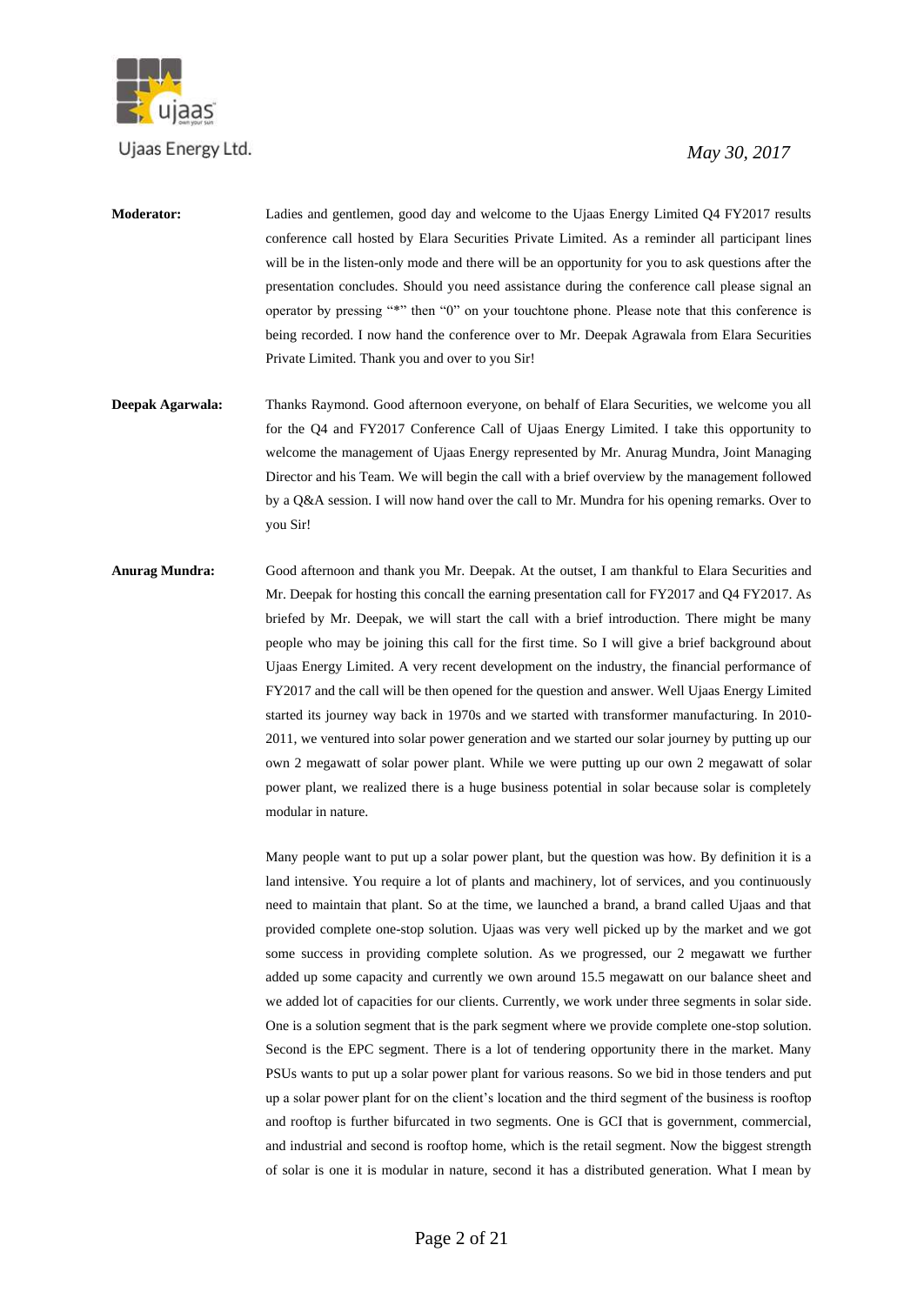

#### *May 30, 2017*

distributed generation, you can generate the power at the point of consumption. Now no other form of renewable energy has this type of strength, which solar has.

The demand of solar is primarily coming from RPOs, renewable purchase obligation. India has given a commitment to international community that by 2030, 40% of its power will come from renewables and by 2022 and 8% of its power will come from solar. So if you run the numbers, we will find that to meet the commitment of 8% or RPO, we will require a capacity of 100 gigawatt in the country. Currently, we have around 12 gigawatt in the country. So this sector is going to grow with a very, very rapid pace. Out of this 100 gigawatt, 40 gigawatt has to come from the rooftop side, which is also a fundamental strength of solar and as per the current estimates, the total capacity on the rooftop in the country is somewhere around 1.5 gigawatt. So again a very, very big growth is expected on the rooftop side. Where solar is very much in use mainly because of the falling tariffs companies are quoting very low tariffs. We have reached the level of sub Rs.3. It means that as a power generation, we have achieved an overall parity probably for all the marginal demand of power.

Solar is cheaper than the conventional thermal plant. Now that is a big achievement what we had in our country. Obviously, a question comes in the mind that at such a low level are people making money? Well the question is yes. They are making money out of it. We need to understand that this tariff has been quoted by the companies, but the plant will be commissioned in FY2018 or in fact from the second half of the calendar year 2018. The prices of solar power plants are continuously falling and it will again further fall in the next one to one and a half year. So if you factor in that fall, which the companies were quoted this price had already considered and consider a cost of capital at least the cost of debt capital in a single digit, then these projects typically gives an IRR somewhere between 11% to 14%. Now when the cost of capital is sub 10 or in a single digit, any IRR of 12% to 14% is considered is a reasonable return for the customer.

On the tax front, the depreciation rate has been reduced from solar has been communicated earlier. Till last year, it was 100% and from the April 1, 2017, it has been reduced to 60% in the first year. We are expecting that GST will be rolled out from the July 1, 2017 and till now the rate of sales tax or excise on the solar power plant is nil. There is some confusion in the industry. Some section of the industry was saying that the rate of tax on solar module, which is the key product for solar power plant was 18%, but I believe from the yesterdays statement from the revenue secretary, he made it clear that it will be a 5%. However, there is still some confusion prevailing in the market because he has clarified that rate of GST on the solar module is 18%, but he has not clarified about the rate of GST on the solar cell, which is the raw material for a solar module manufacturer. As per the schedule issued by the government or schedule available in the public domain, the cell rate still shows the 18%. We believe that there will be some clarification issued by the government after June 3, 2017. So this is a very brief background about Ujaas.

If we talk about the financial of Ujaas in FY2017 we did a sale of Rs.479 Crores vis a vis Rs.279 Crores of the last year, this is the total income a growth of 71.38% on year-to-year basis. The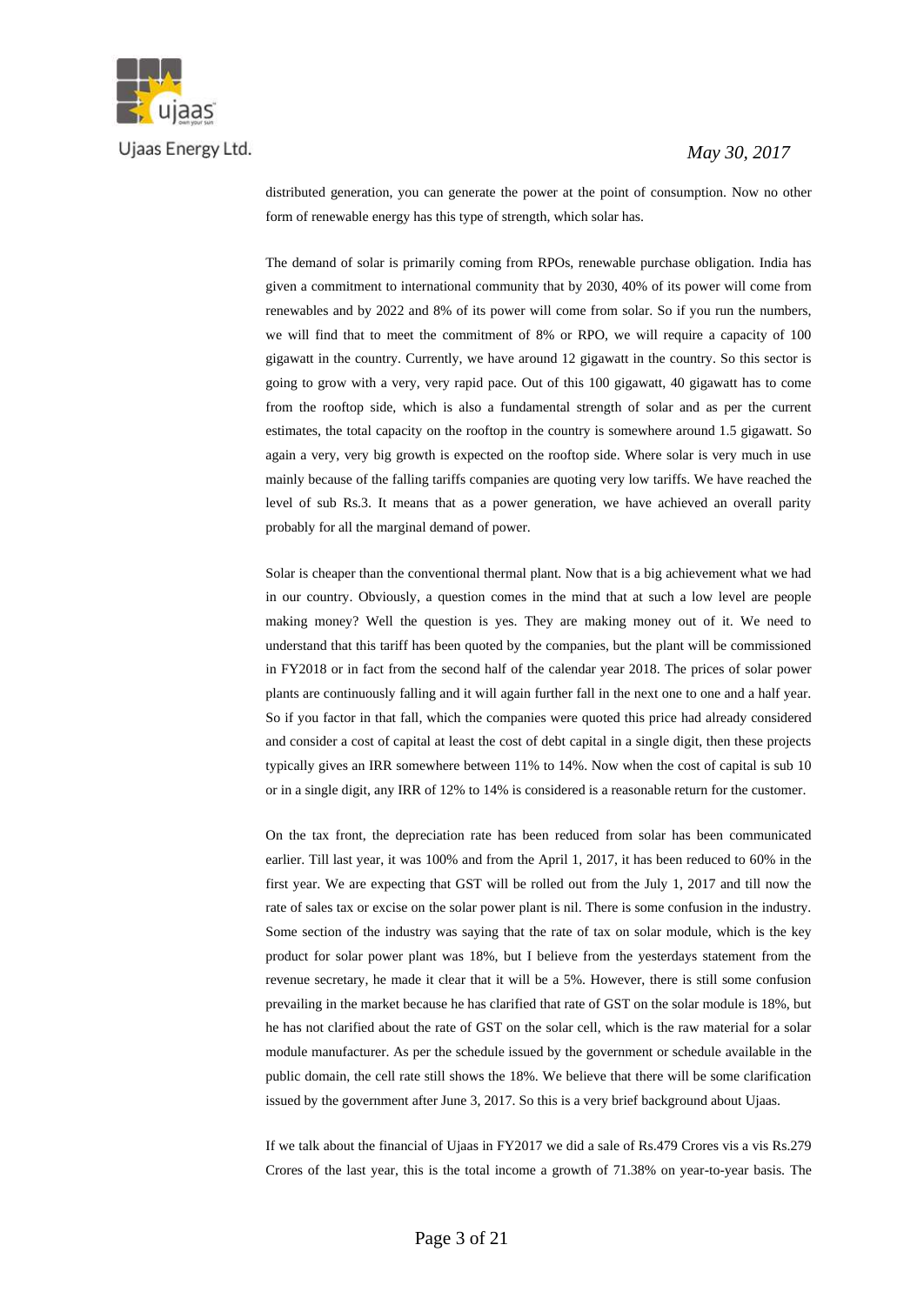

#### *May 30, 2017*

profit after take has increased to Rs.36.3 Crores vis a vis Rs.20.9 Crores in FY2016, again a growth of 73.68%. If we talk specifically about sales, sales have increased on year-to-year basis if you come with the previous quarter, however, there is a marginal reduction of 3% of sales in Q4 FY2017 vis a vis Q4 FY2016 and that reduction is majorly attributed to the reduction in prices of solar power plant. This year we have installed more than 81 megawatt of solar power plant. I have always maintained that this year we will be doing around 80 megawatt of solar power plant. In this Q4, we have done around 31 megawatt of solar power plant. Specifically in Q4 the total sales was Rs.151.47 Crores. Out of this around Rs.133.09 Crores is coming from our solution segment, park segment, Rs.11.70 Crores is coming from EPC segment and Rs.6.69 Crores is coming from rooftop. Rooftop we are very, very bullish about the rooftop and the growth aspect. Similarly as I mentioned earlier the PAT has increased by 73% on year-to-year basis and 27% by the previous quarter. Yes, there is a reduction of PAT from Q4 FY2016 to Q4 FY2017 and that reduction is mainly because of the higher expenses on HR and the other expenses and other expenses mainly combined of the marketing expenses.

We are focusing more on rooftop in both GCI that is government commercial industrial and home segment and if we do a competitive analysis of this segment, this is a space where there is no organised player and lot of growth is possible and from 1.5 gigawatt, country wants to reach a capacity of 40 gigawatt in the next four to five years. So we have hired a very able team from the scholars of IIT, IIMs, invested good amount in developing marketing infrastructure, building brand, and positioning strategy. So this is the scenario where we invested some money in developing these two segments and in times to come we believe this will yield a very good return for the company. If we look at the return on capital employed on year-to-year basis we have maintained a return on capital employed of 20% and return on equity has improved from 11% in FY2016 to 16% a jump of 500 basis point in FY2017. As mentioned in earlier call also for FY2018, we are looking for a capacity of around 150 megawatt to be done and I believe looking to the opportunity available in sector doing 150 megawatt in FY2018 is quite possible and it will be done. Well that is all from my side and if you have any of the question, please do ask.

**Moderator:** Sure thank you very much. We will now begin with the question and answer session. We have the first question from the line of Kaustav Bubna from SKS Capital & Research. Please go ahead.

**Kaustav Bubna:** So on your outlook for 150 megawatt capacity in FY2018 as you said the reduction in prices of solar power plants has led to a little muted revenue in this quarter, going ahead with your target of doubling capacity, how do we look at revenue because we would assume that the prices of solar power plants will keep coming down?

**Anurag Mundra:** Yes it is a million dollar question, so one has to predict the prices of solar module, which nobody can do that. If you look at the solar prices or the prices of solar power plant how it has moved, it has reduced by typically 15% to 16% in the last one year and I expect this trend to continue at least for one year more. So what we are targeting is the megawatt capacity and not the sales in INR terms.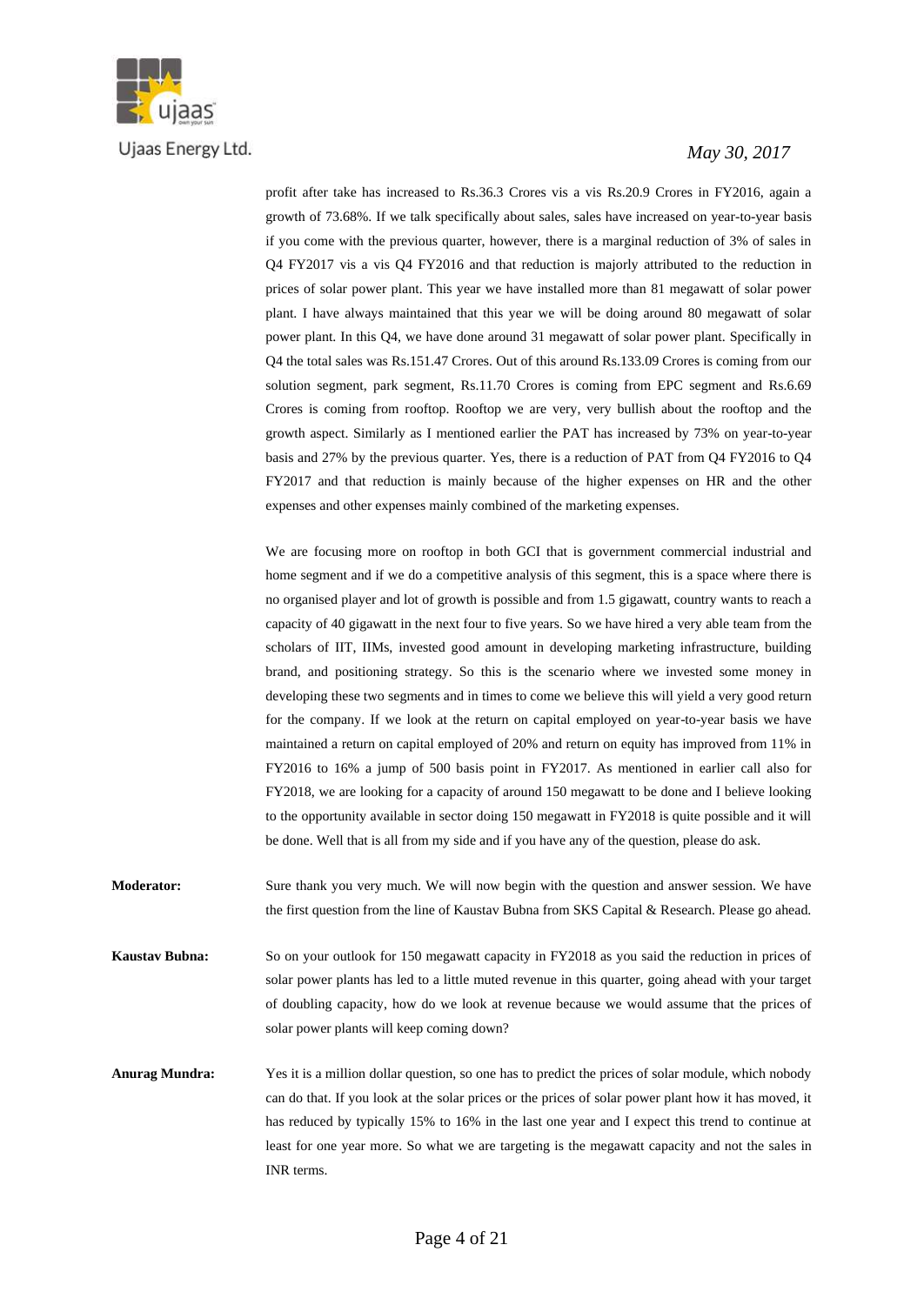

 *May 30, 2017*

| <b>Anurag Mundra:</b><br>In INR terms.<br><b>Kaustav Bubna:</b><br>Yes.<br><b>Anurag Mundra:</b><br>Well obviously from 80 to 150 there will be a growth because solar prices cannot fall by 50% in<br>one year, solar power plant prices. Obviously, there will be a growth on that, but from 80 to 150,<br>which is roughly around two times will the growth be two times, well the answer is no.<br>Kaustav Bubna:<br>But could the growth be about 40% to 50% because if your cost is falling 15% then your capacity<br>is going up 100%, is it fair to assume 40% to 50% growth?<br><b>Anurag Mundra:</b><br>Yes it is fair probably a little higher.<br>Kaustav Bubna:<br>Revenue growth right?<br>Yes.<br><b>Anurag Mundra:</b><br><b>Kaustav Bubna:</b><br>Now on your margins Sir your breakup is more on solutions right now and rooftops will be<br>increasing. Do I understand right that the money that the promoter had sold shares that money                                                                                                  |
|---------------------------------------------------------------------------------------------------------------------------------------------------------------------------------------------------------------------------------------------------------------------------------------------------------------------------------------------------------------------------------------------------------------------------------------------------------------------------------------------------------------------------------------------------------------------------------------------------------------------------------------------------------------------------------------------------------------------------------------------------------------------------------------------------------------------------------------------------------------------------------------------------------------------------------------------------------------------------------------------------------------------------------------------------------------|
|                                                                                                                                                                                                                                                                                                                                                                                                                                                                                                                                                                                                                                                                                                                                                                                                                                                                                                                                                                                                                                                               |
|                                                                                                                                                                                                                                                                                                                                                                                                                                                                                                                                                                                                                                                                                                                                                                                                                                                                                                                                                                                                                                                               |
|                                                                                                                                                                                                                                                                                                                                                                                                                                                                                                                                                                                                                                                                                                                                                                                                                                                                                                                                                                                                                                                               |
|                                                                                                                                                                                                                                                                                                                                                                                                                                                                                                                                                                                                                                                                                                                                                                                                                                                                                                                                                                                                                                                               |
|                                                                                                                                                                                                                                                                                                                                                                                                                                                                                                                                                                                                                                                                                                                                                                                                                                                                                                                                                                                                                                                               |
|                                                                                                                                                                                                                                                                                                                                                                                                                                                                                                                                                                                                                                                                                                                                                                                                                                                                                                                                                                                                                                                               |
|                                                                                                                                                                                                                                                                                                                                                                                                                                                                                                                                                                                                                                                                                                                                                                                                                                                                                                                                                                                                                                                               |
| has gone into rooftop capex?                                                                                                                                                                                                                                                                                                                                                                                                                                                                                                                                                                                                                                                                                                                                                                                                                                                                                                                                                                                                                                  |
| <b>Anurag Mundra:</b><br>No. We do not hold any assets expect the 15 megawatt, which we initially did. So the money<br>what promoter has infused in the company yes that is for the RESCO module for the capex. We<br>have already bidded for that. So money has not been invested till now in the capex. It is in the<br>company's balance sheet.                                                                                                                                                                                                                                                                                                                                                                                                                                                                                                                                                                                                                                                                                                            |
| <b>Kaustav Bubna:</b><br>Could you talk a little about the RESCO I do not know what it is?                                                                                                                                                                                                                                                                                                                                                                                                                                                                                                                                                                                                                                                                                                                                                                                                                                                                                                                                                                    |
| <b>Anurag Mundra:</b><br>So there are various model in which the solar industry works in. One is the EPC mode or the field<br>mode where we put up the plant for our client and that asset lie in the clients' balance sheet.<br>Second mode to do it own asset, have an asset in your balance sheet or you float an SPV and<br>have an asset in that balance sheet and whatever the power you generate. That power you sell to<br>the customer. This mode is RESCO model. Now out of 10 gigawatt to 15 gigawatt opportunity,<br>which is going to come up in FY2018 almost 7 gigawatt to 8 gigawatt will come in RESCO<br>mode. So there is a business opportunity over there. However as a company we are quite clear,<br>we do not want to own assets in our balance sheet or in SPV that way, but there are many<br>companies across the globe who are interested to own the asset and if they want to come in India<br>and own the assets, they require a partner who can primarily do away with the mitigating risk<br>associated with the solar power. |

**Kaustav Bubna:** So you will be the partner?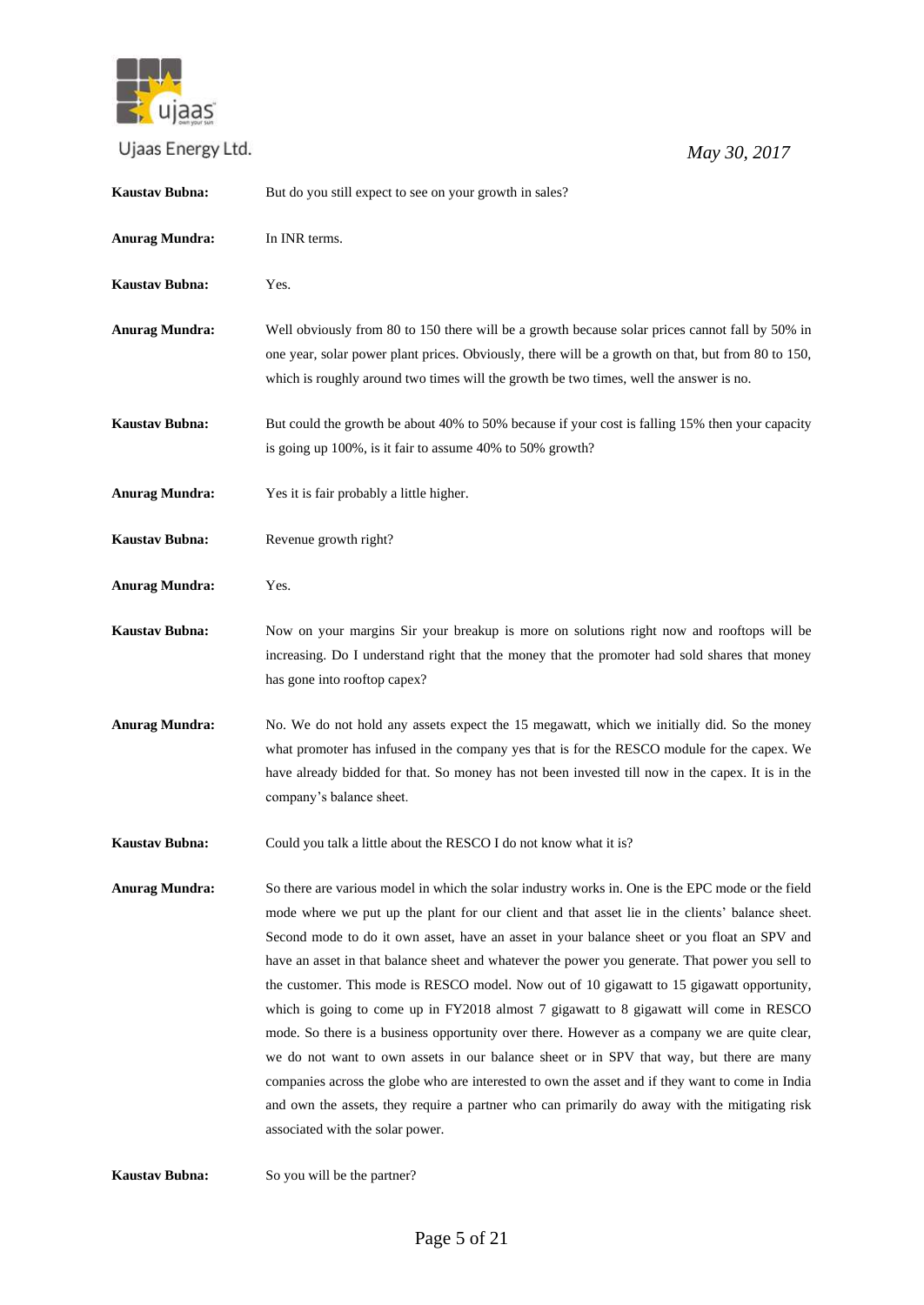

- **Anurag Mundra:** That is where Ujaas comes in. Yes we can be a partner and to show our commitment what is required from that partner that initially till the execution phase, you also invest some money. You become a minority share holder in that enterprise. What can be that anything between 5% to 25%. So that money is for that purpose. Once the project had been executed, mitigation risk is off from the project, you can come out of the project, sell your equity, either to that majority partner, or you both find a new enterprise, new company who wants to take that asset, do a inventive step of structure or something. Probably in previous calls, I have given a lot of description on how it works if you go through the script.
- **Kaustav Bubna:** No problem, I do not want to waste the time on that. Also basically your EBITDA margins are falling continuously from FY2015 to FY2017, so for this quarter specifically what would you attribute this your fall in EBITDA margins because...?
- **Anurag Mundra:** For FY2015 specifically if you look that was a washout year. You have very low topline per se. So obviously the EBITDA margin in a percentage terms looks very high. EBITDA FY2016 and even in FY2017 was on a very reasonable terms. Only the EBITDA margin has come down in quarter four.
- **Kaustav Bubna:** Why is that?
- **Anurag Mundra:** Because basically for two reasons, your expense on HR that is basically salaries and your expense and marking expenses. Now the obvious question comes in, cannot the EBITDA can be increased. Well yes. Given the majority of sales is coming from the solution business. In solution business, there is not much competition we are facing, but in a scenario where the prices of solar power plant is falling, the tariffs are falling, it may not be a prudent action to go to your customer and ask for a higher price. If you do that what are you doing? Whatever the expenses you are going to have in another segment, you are trying to recover that expense from another segment, which is not in the sync with the industry trend or which is not in the sync with the interest of your customer and yourself. So this is the step very cautiously with a lot of calibration we have taken. Knowing all things that yes this is the cost we are bearing. It is like an investment we are going to do for some time, but looking through the opportunities available in rooftop both in the retail segment and GCI segment, it is worth spending money over there.
- **Kaustav Bubna:** Great and going into FY2018 what range of EBITDA margins would you expect?
- **Anurag Mundra:** Well I always maintained that in EPC segment we make a margin of somewhere around 9% to 10% and in our solution business and rooftop business, we make an EBITDA margin of 14% to 16%.
- **Kaustav Bubna:** So it will be fair to assume about 13% to 15% anywhere between that for your total FY2018 right?
- **Anurag Mundra:** Yes.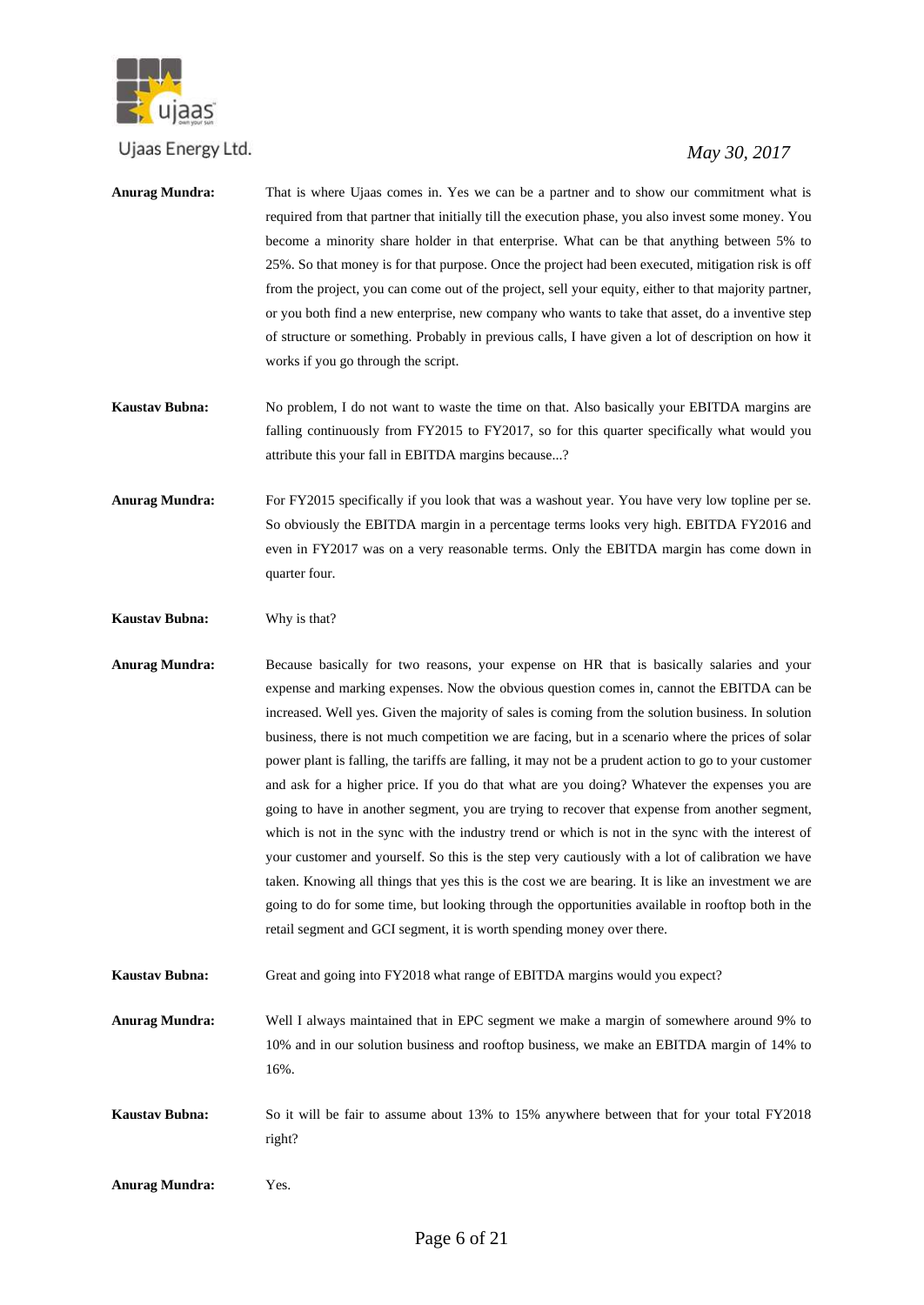

| Kaustav Bubna:        | Okay. Great. Thank you.                                                                                                                                                                                                                                                                                                                                                                                                                                                                                                                                                                                                                                                                                                                                                                                                                                                                                                                                                                                                                                                                                                                                                                                                                                                                                                                                                                                                                                                                                                                                                                                                                                                |
|-----------------------|------------------------------------------------------------------------------------------------------------------------------------------------------------------------------------------------------------------------------------------------------------------------------------------------------------------------------------------------------------------------------------------------------------------------------------------------------------------------------------------------------------------------------------------------------------------------------------------------------------------------------------------------------------------------------------------------------------------------------------------------------------------------------------------------------------------------------------------------------------------------------------------------------------------------------------------------------------------------------------------------------------------------------------------------------------------------------------------------------------------------------------------------------------------------------------------------------------------------------------------------------------------------------------------------------------------------------------------------------------------------------------------------------------------------------------------------------------------------------------------------------------------------------------------------------------------------------------------------------------------------------------------------------------------------|
| Moderator:            | Thank you. The next question is from the line of Bhaskar Joshi from Luis Dreyfus. Please go<br>ahead.                                                                                                                                                                                                                                                                                                                                                                                                                                                                                                                                                                                                                                                                                                                                                                                                                                                                                                                                                                                                                                                                                                                                                                                                                                                                                                                                                                                                                                                                                                                                                                  |
| <b>Bhaskar Joshi:</b> | So I would like to know what is the current date order book of the company as on date along with<br>that the bid book as well and what about the tender when is the result likely to come out of tender<br>and is the company going to bid for big projects big in the terms close to <b>(inaudible)19:22</b> over<br>the coming years or are you going to accumulate smaller projects, the kind of projects you have<br>been releasing on the website close to 2 megawatts and 5 megawatts?                                                                                                                                                                                                                                                                                                                                                                                                                                                                                                                                                                                                                                                                                                                                                                                                                                                                                                                                                                                                                                                                                                                                                                           |
| <b>Anurag Mundra:</b> | Thank you Mr. Joshi for asking this. Currently, we have an order book position of around 20<br>megawatt. I want to emphasize on one point, we never had and we will never have a very big<br>order book position. This is the trend continues since the last 20 quarters or even more than that<br>because it is basically in rooftop and solution segment, we deliver the project in 90 to 120 days<br>and even in some cases, we complete in less than 90 days, number one. Number two we have a<br>bid book position of around 85 megawatt as of now. The third question as a result of the SECI<br>bid 50 megawatt, we are expecting the results to come out by the June end or by early July. The<br>fourth question, yes many people have asked me here also that are you going for this big projects<br>like Rewa or the <i>(inaudible)</i> 20:27 project we have. Well it is a very big scale for us. As of now,<br>we are not going for such a big project of 250 megawatts or even more than 100 megawatt in the<br>first go and after looking at the result, I feel happy that yes it is a correct strategy to do that<br>because what is happening in this segment, people with very deep pockets who is an expertise in<br>raising funds at a ultra low cost. To give an example, I understand especially on the Rewa<br>project, out of three companies at least two companies are raising money in forex and they do not<br>plan to hedge that risk in the immediate future. These types of skills Ujaas does not have, so<br>probably we will not be going for this type of very big projects. I believe I have answered<br>Mr. Joshi if you have any? |
| <b>Bhaskar Joshi:</b> | Yes just one additional question. So in the first quarter itself of this year would you have any idea<br>as to how much you executed in the first two months?                                                                                                                                                                                                                                                                                                                                                                                                                                                                                                                                                                                                                                                                                                                                                                                                                                                                                                                                                                                                                                                                                                                                                                                                                                                                                                                                                                                                                                                                                                          |
| <b>Anurag Mundra:</b> | No. As of now, I do not have a figure that how much we executed.                                                                                                                                                                                                                                                                                                                                                                                                                                                                                                                                                                                                                                                                                                                                                                                                                                                                                                                                                                                                                                                                                                                                                                                                                                                                                                                                                                                                                                                                                                                                                                                                       |
| <b>Bhaskar Joshi:</b> | Thank you.                                                                                                                                                                                                                                                                                                                                                                                                                                                                                                                                                                                                                                                                                                                                                                                                                                                                                                                                                                                                                                                                                                                                                                                                                                                                                                                                                                                                                                                                                                                                                                                                                                                             |
| Moderator:            | Thank you. The next question is from the line of Rahul Dhruv who is an Individual Investor.<br>Please go ahead.                                                                                                                                                                                                                                                                                                                                                                                                                                                                                                                                                                                                                                                                                                                                                                                                                                                                                                                                                                                                                                                                                                                                                                                                                                                                                                                                                                                                                                                                                                                                                        |
| <b>Rahul Dhruv:</b>   | Hi. I had one question on the power generation business, the margin from what you are showing<br>has fallen quite substantially in the Q4. Actually the revenue is at 104 and at the EBITDA is at<br>60, which compares to almost 90% margins that we used to have earlier what is the reason for<br>that?                                                                                                                                                                                                                                                                                                                                                                                                                                                                                                                                                                                                                                                                                                                                                                                                                                                                                                                                                                                                                                                                                                                                                                                                                                                                                                                                                             |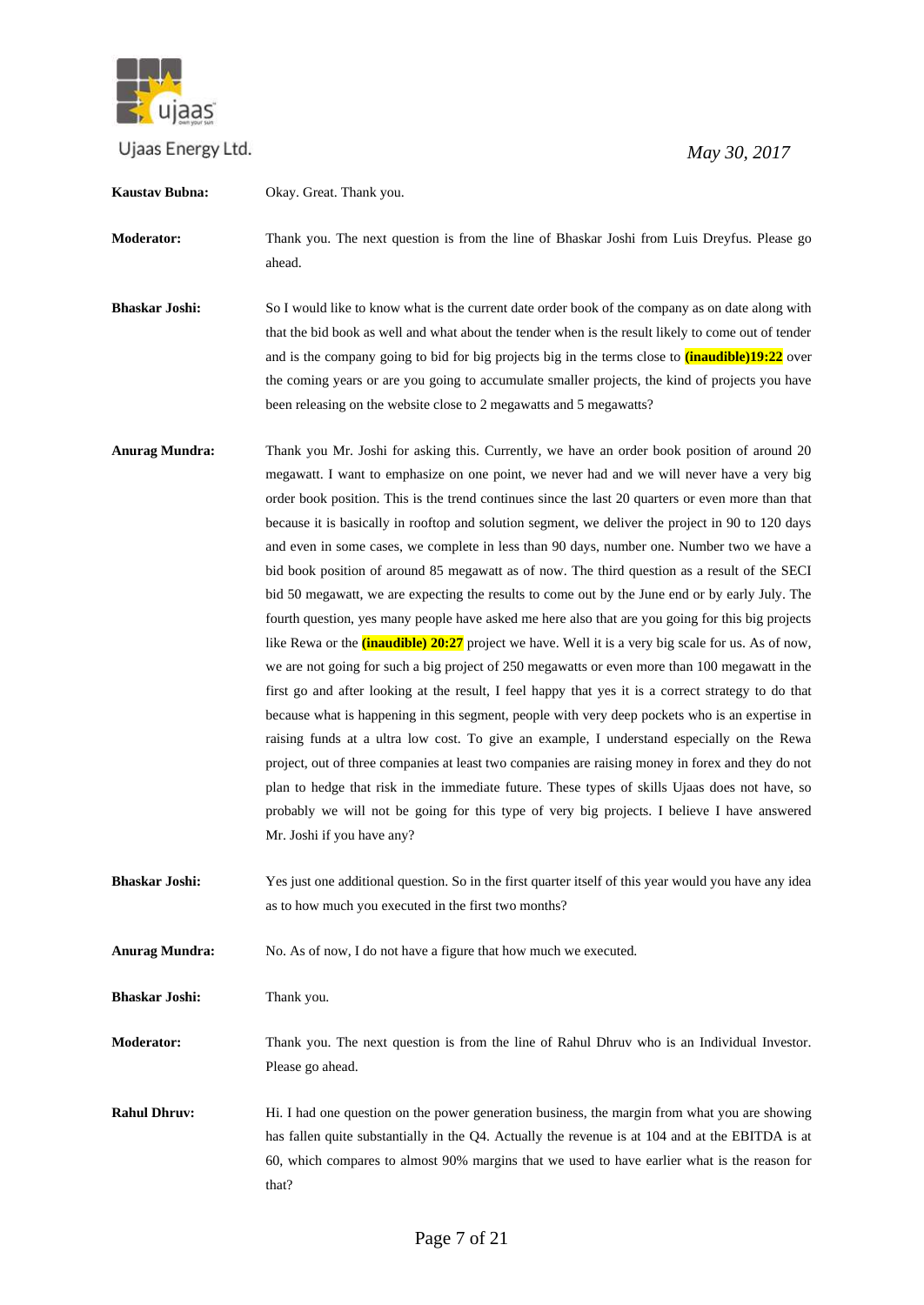

# *May 30, 2017*

**Anurag Mundra:** Well higher expenses and the booking of the revenue that might be the reason though I will go very deep into that and will brief you about that. As of now, I do not have and probably the costs have increased in this segment.

**Rahul Dhruv:** Because the pure generation business typically has 85% to 90% margins right?

**Anurag Mundra:** No. This operation segment has two parts in it. One is the power generation business and second is running of solar power plant, so all the AMC revenue, O&M revenue comes in this segment. So probably the maintenance activity we might have picked up in Q4 because of the Q1, we have become... a very hot season and doing maintenance may be a challenge there.

**Rahul Dhruv:** Secondly you mentioned that the cash that you raised by selling equity has been put back into the company, but I am looking at the balance sheet, it does not show up anywhere do you know where it shows up?

- **Anurag Mundra:** No it shows on the short term borrowings Rs.28.12 Crores in the current liability three. So what happens as per company law, as a promoter we can give loan to the company to a certain limit of the turnover what we had in the previous year, so whatever the legally allowed, we have infused in the company and now there is remainder money, which is available with the promoter as of now. Now with this audited balance sheet coming out, we are at liberty to further infuse that money in the company.
- **Rahul Dhruv:** So the 50 megawatt that you have bid for which you said June or July can you explain that project what exactly is that?
- **Anurag Mundra:** So it is a SECI bid for the rooftop projects spread across the country, so one has to bid for the various states that we will be going to bid for this. We will be going and putting up the projects in these states and the bidding will be of different rates for the different states. We have done a lot of exercise to finding on which is the better state suited from the point of project execution as well as higher revenue what we can bid for those projects. So the total bid size of what SECI has invited out is for around 500 megawatts and we have participated in 50 megawatt.
- **Rahul Dhruv:** So also the money that was raised was supposed to be for RESCO model right, what is the status on that. Is there anything that you have bid or anything that you have...?
- **Anurag Mundra:** The SECI bid is for that model. It is in the RESCO model.

**Rahul Dhruv:** So you have a partner already in this?

- **Anurag Mundra:** Yes I believe I have spoken in the last concall itself yes we have two parties ready one is the China based, listed Company in Hong Kong and another is an European-based company.
- **Rahul Dhruv:** Okay. I have some more questions, but I will come back later.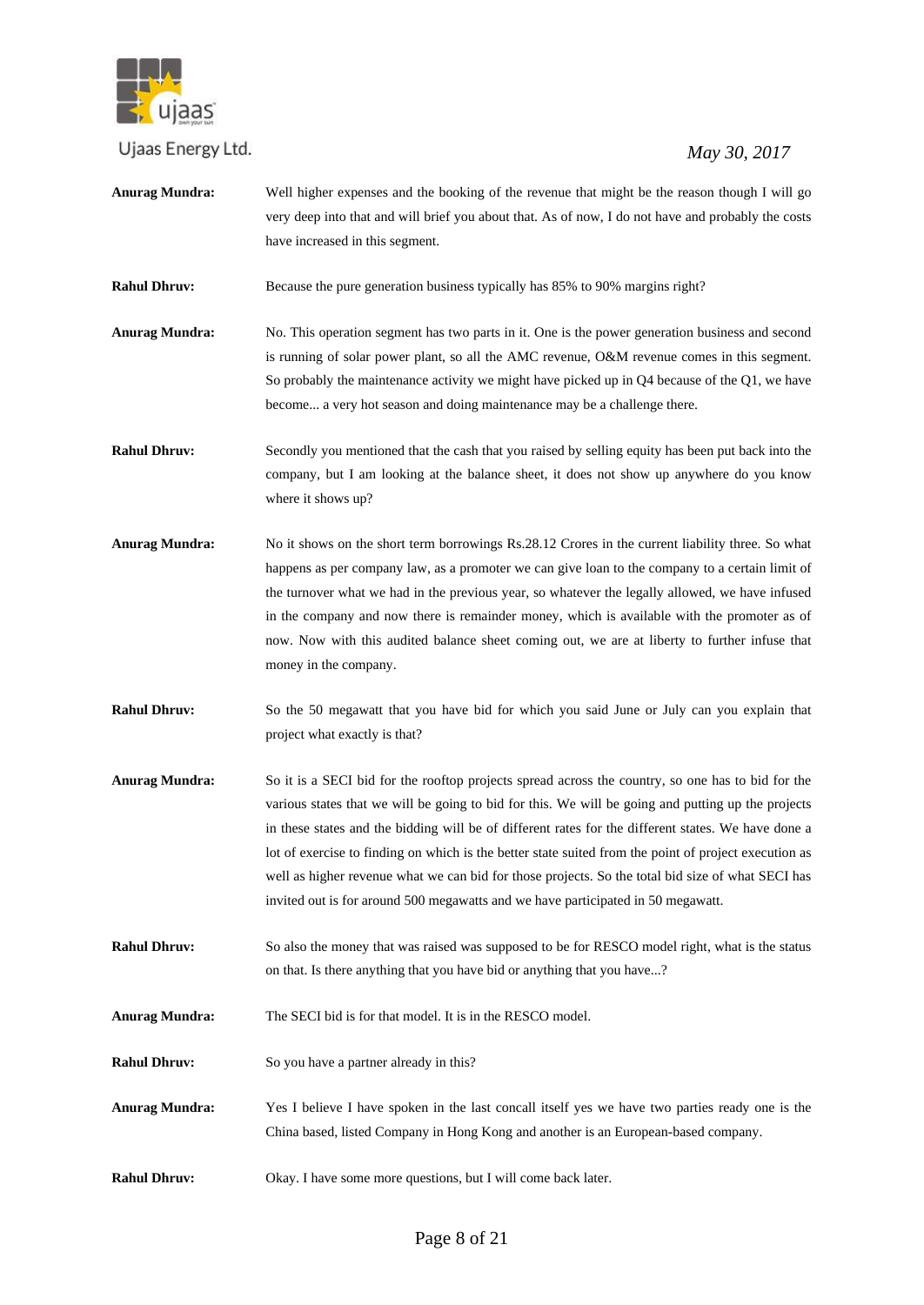

| Anurag Mundra:        | Fine Sir.                                                                                                                                                                                                                                                                                                                                                                                                                                                                                                                                                                                                                                                                                                                                                                                    |
|-----------------------|----------------------------------------------------------------------------------------------------------------------------------------------------------------------------------------------------------------------------------------------------------------------------------------------------------------------------------------------------------------------------------------------------------------------------------------------------------------------------------------------------------------------------------------------------------------------------------------------------------------------------------------------------------------------------------------------------------------------------------------------------------------------------------------------|
| Moderator:            | Thank you. We have the next question from the line of Prithvi Raj from Unifi Capital. Please go<br>ahead.                                                                                                                                                                                                                                                                                                                                                                                                                                                                                                                                                                                                                                                                                    |
| Prithvi Raj:          | Yes Mr. Anurag. I just somewhere missed on the margin front can you explain why there is a<br>significant drop in the margins for power plant as well as for the sale of solar power systems?                                                                                                                                                                                                                                                                                                                                                                                                                                                                                                                                                                                                |
| <b>Anurag Mundra:</b> | So the margin has been reduced because of the higher expenses on HR front and marketing<br>expenses for rooftop and GCI. So what we believe that huge growth opportunities are available in<br>rooftop segment. If you do a competitive analysis of that segment, you will find there are very<br>few players on an organised space there and currently from 1.5 gigawatt we want to reach a<br>capacity of 40 gigawatt in the next four to five years. So you require a team and in the last one<br>year, we have built a team, hired people from IITs, IIMs, invested some amount of money in<br>developing marking infrastructure, building brand, and having various strategy on the place, so<br>this is like an investment from out of which you can reap some money in times to come. |
| Prithvi Raj:          | That is fine, but coming to the solar power plant operation wherein if there is a solar power plant<br>operating, the margin should be higher right, but in this quarter it is very low?                                                                                                                                                                                                                                                                                                                                                                                                                                                                                                                                                                                                     |
| <b>Anurag Mundra:</b> | So as I explained in the previous question in the solar power plan business has two revenue<br>streams. One is the power generation and second is the AMC thing what we have. So the exact<br>figure is not in front of me, but the cost of maintenance of that plant you take up. So probably the<br>major maintenance has been taken in the $Q4$ rather than $Q1$ of these years because $Q1$ is the<br>hotter season, summer season. Doing maintenance in plant may be challenging.                                                                                                                                                                                                                                                                                                       |
| Prithvi Raj:          | So you mean to say the Q1 margin again should be back to the normal?                                                                                                                                                                                                                                                                                                                                                                                                                                                                                                                                                                                                                                                                                                                         |
| <b>Anurag Mundra:</b> | Yes. I always keep on maintaining in earlier call also that AMC type of business gives a decent<br>margin of more than 50% types.                                                                                                                                                                                                                                                                                                                                                                                                                                                                                                                                                                                                                                                            |
| Prithvi Raj:          | And this major maintenance is generally done in Q1 for every year?                                                                                                                                                                                                                                                                                                                                                                                                                                                                                                                                                                                                                                                                                                                           |
| <b>Anurag Mundra:</b> | So like last year we did in Q1.                                                                                                                                                                                                                                                                                                                                                                                                                                                                                                                                                                                                                                                                                                                                                              |
| Prithvi Raj:          | And coming to your order book how much should be executable in Q1 and Q2 for FY2018?                                                                                                                                                                                                                                                                                                                                                                                                                                                                                                                                                                                                                                                                                                         |
| <b>Anurag Mundra:</b> | So out of this 20 megawatt a significant portion will be done in Q1 itself.                                                                                                                                                                                                                                                                                                                                                                                                                                                                                                                                                                                                                                                                                                                  |
| Prithvi Raj:          | And what about Q2?                                                                                                                                                                                                                                                                                                                                                                                                                                                                                                                                                                                                                                                                                                                                                                           |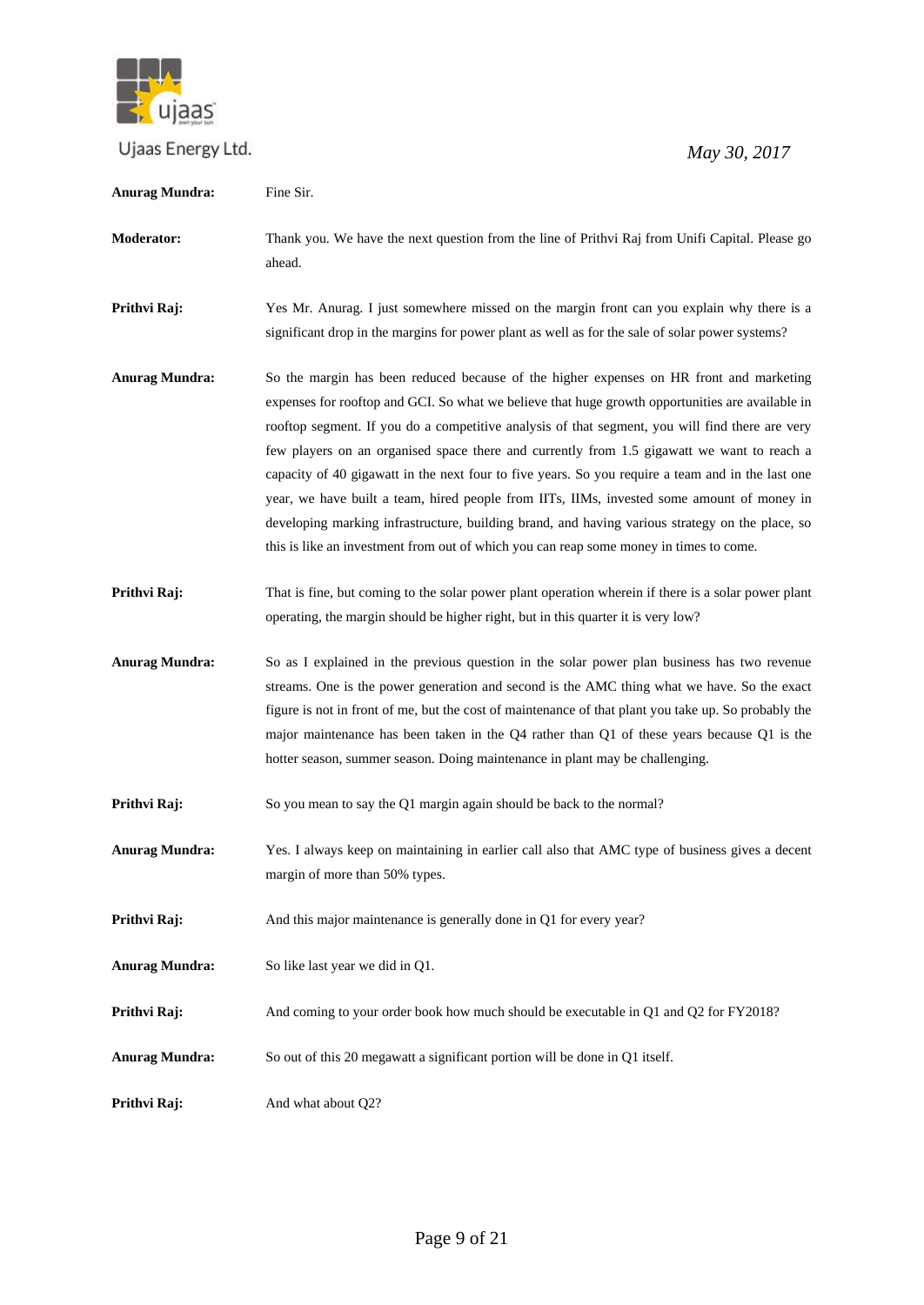

| <b>Anurag Mundra:</b> | Well for Q2 yes order book is still building up. We already have a bid book for around 80<br>megawatt to 85 megawatt. Debt bid book is primarily from the EPC business. Obviously, the Q2,<br>which is the second quarter, we also reasonably well on the park side, which is our solution side.                                                                                                                                                                                                                                                                                                                    |
|-----------------------|---------------------------------------------------------------------------------------------------------------------------------------------------------------------------------------------------------------------------------------------------------------------------------------------------------------------------------------------------------------------------------------------------------------------------------------------------------------------------------------------------------------------------------------------------------------------------------------------------------------------|
| Prithvi Raj:          | You also mentioned that you have already bid for RESCO projects?                                                                                                                                                                                                                                                                                                                                                                                                                                                                                                                                                    |
| <b>Anurag Mundra:</b> | So out of 150 megawatt what I forecasted we have not considered this RESCO model for that.                                                                                                                                                                                                                                                                                                                                                                                                                                                                                                                          |
| Prithvi Raj:          | When this would be announced the results?                                                                                                                                                                                                                                                                                                                                                                                                                                                                                                                                                                           |
| <b>Anurag Mundra:</b> | June last or early July.                                                                                                                                                                                                                                                                                                                                                                                                                                                                                                                                                                                            |
| Prithvi Raj:          | And you have bid for 150 megawatt?                                                                                                                                                                                                                                                                                                                                                                                                                                                                                                                                                                                  |
| <b>Anurag Mundra:</b> | No, 50 megawatt.                                                                                                                                                                                                                                                                                                                                                                                                                                                                                                                                                                                                    |
| Prithvi Raj:          | Okay, 50 megawatt. This you have done with any JV partner or you have done it by yourself?                                                                                                                                                                                                                                                                                                                                                                                                                                                                                                                          |
| <b>Anurag Mundra:</b> | So we have bided on Ujaas name and at the time of the biding you have to click on an option that<br>you will be putting up this project either on your own or through SPV, so we opted for SPV.                                                                                                                                                                                                                                                                                                                                                                                                                     |
| Prithvi Raj:          | And you have got a JV partner for this?                                                                                                                                                                                                                                                                                                                                                                                                                                                                                                                                                                             |
| <b>Anurag Mundra:</b> | Yes.                                                                                                                                                                                                                                                                                                                                                                                                                                                                                                                                                                                                                |
| Prithvi Raj:          | Fine. Thank you.                                                                                                                                                                                                                                                                                                                                                                                                                                                                                                                                                                                                    |
| <b>Moderator:</b>     | Thank you. We have the next question from the line of Tushar Sarda from Athena Investments.<br>Please go ahead.                                                                                                                                                                                                                                                                                                                                                                                                                                                                                                     |
| <b>Tushar Sarda:</b>  | Thank you. What is your guidance for turnover and margins for FY2018 and FY2019?                                                                                                                                                                                                                                                                                                                                                                                                                                                                                                                                    |
| <b>Anurag Mundra:</b> | Well we do not give guidance on the turnover and profit margin. We are likely to do around 150<br>megawatt in FY2018 and our business comprises of three segments. One is the EPC, park, and<br>rooftop. In EPC, we are likely to do around 50 megawatt. In solution business, we are again<br>likely to do around 50 megawatt and in the rooftop retail, we are likely to do somewhere between<br>20 megawatt and 25 megawatt and so is the rooftop GCI another 20 megawatt to 25 megawatt. In<br>EPC, we make an EBITDA of 9% to 10%. In solution and rooftop, we make an EBITDA<br>somewhere between 14% to 16%. |
| <b>Tushar Sarda:</b>  | And what are your EPC revenues, so with this tariffs coming down will the EPC revenue per<br>megawatt come down?                                                                                                                                                                                                                                                                                                                                                                                                                                                                                                    |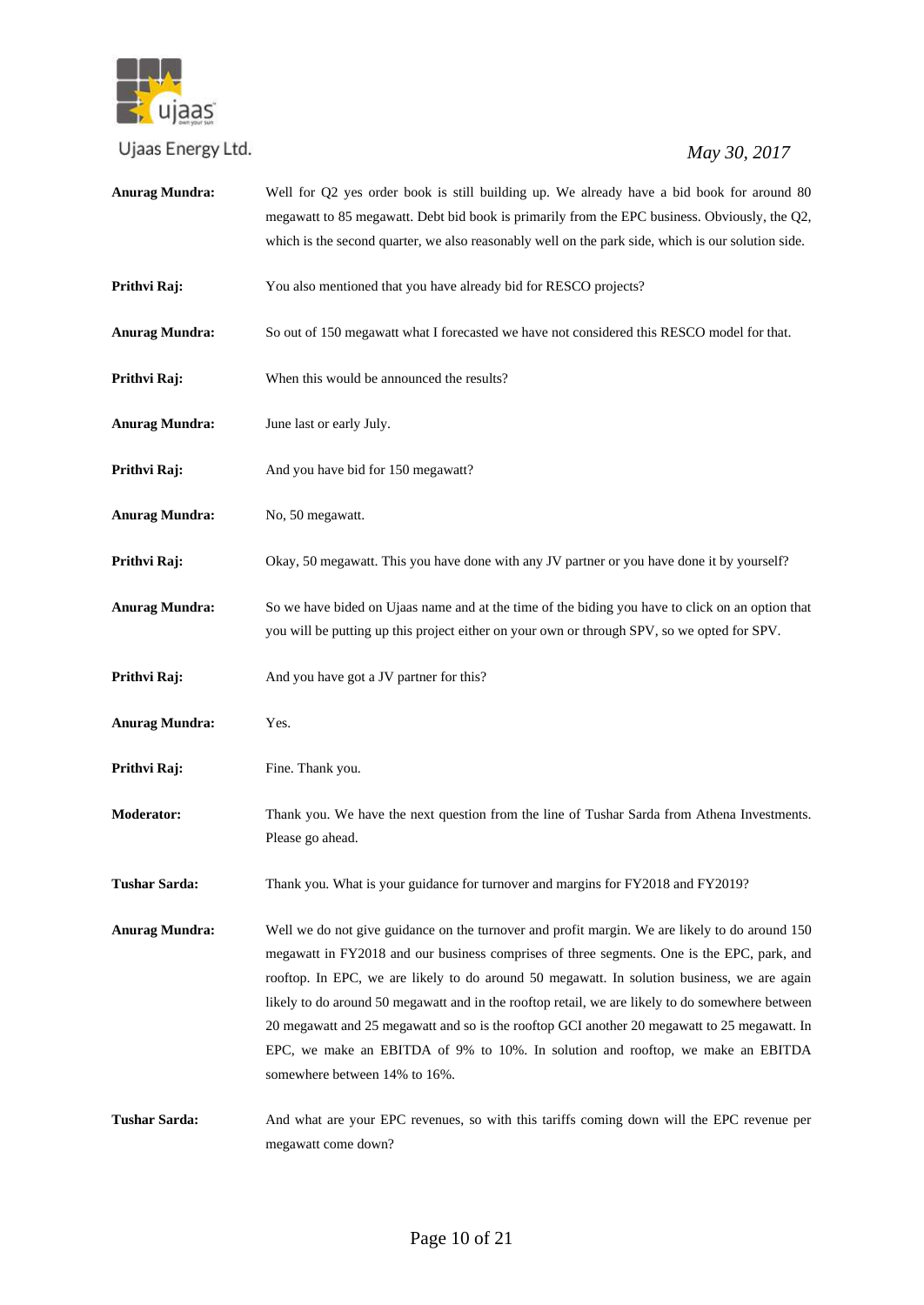

# *May 30, 2017*

**Anurag Mundra:** Well yes however there is no direct correlation but yes there is a relation because the tariff is coming down, it is a function of the prices of solar power plant because your prices of solar power plant is also coming down. **Tushar Sarda:** So what do you get on EPC per megawatt now? **Anurag Mundra:** So it is very difficult to answer that because in EPC the bill of material of each project to project defers, so prices may differ from Rs.4.5 Crores to Rs.5.5 Crores per megawatt. **Tushar Sarda:** EPC is where you also buy the material and you do the whole work? **Anurag Mundra:** Yes. See all the three segments, we buy the material and deliver to our client. **Tushar Sarda:** So it is not just pure EPC where you just construct the plant and acclimatize the material? **Anurag Mundra:** So EPC means engineering procurement and construction, so procurement is an integral part. **Tushar Sarda:** Okay. Thank you. **Anurag Mundra:** Thank you Mr. Tushar. **Moderator:** Thank you. The next question is from the line of Vetri Raju from Equity Analyst Pvt. Ltd. Please go ahead. **Vetri Raju:** Thanks for taking the call. Anurag one question in terms of the margin compression in Q4, you said it is due to HR and marketing expense just correct me if I am wrong commonsensically if you hire people from IIT or IIM they are long-term employee and if you are going to retail rooftop and so on marketing expense is going to continue, so how do you explain that you will again go back to the earlier margin? **Anurag Mundra:** Yes they are the long-term employees and they will remain in the companies. Yes because your topline will be growing. This year you have done 80 megawatt. Next year you are doing 150 megawatt. Here I am not accounting for the RESCO model itself when that business comes even the figure of 150 megawatt may go higher, so on the margin front because your topline is increasing, your margin will automatically improve because your HR cost has on a percentage basis will come down. Similarly the marketing expenses yes some marketing expenses have been done. Some marketing expenses we will continue to do in this year also, but again when your topline is growing obviously your margin is going to improve. **Vetri Raju:** No I was just thinking that we are in a brand building phase and we are just one quarter into the exercise and typically any such brand building takes at least a few quarters if not few years?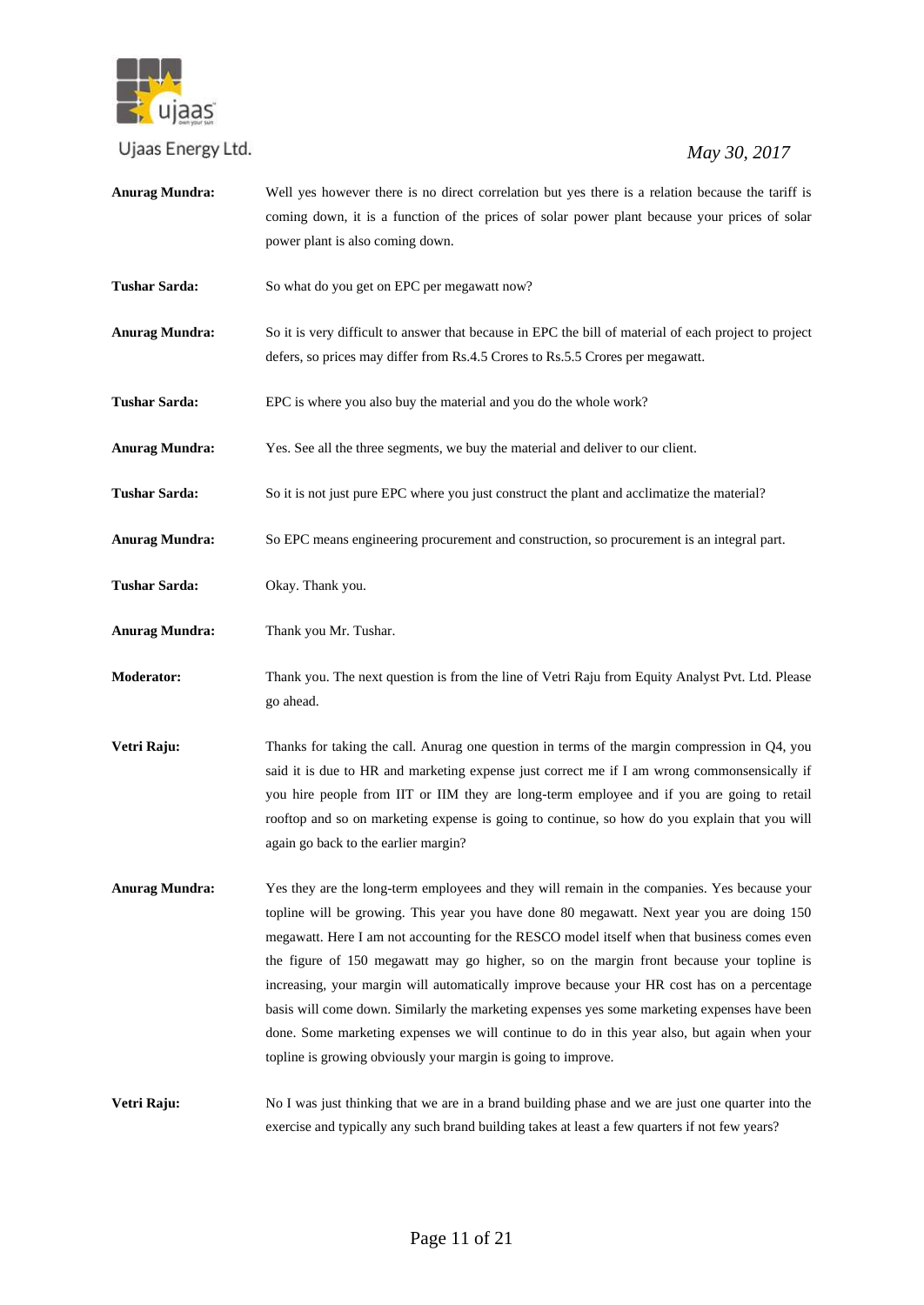

- **Anurag Mundra:** So it is not only brand building phase. We are already there in business and executing the projects. Why brand building is important in this case because if you look at the rooftop retail, you would not find any organised player in that and in that segment if you can build a brand and work on that, the opportunity is huge. Today the grid power in various states is almost somewhere between Rs.6 to Rs.10. In Bombay, it is almost Rs.10 a unit. In Madhya Pradesh, it is around Rs.6 to Rs.6.50 a unit. If you generate power through ,solar it costs somewhere around Rs.4.50 and day by day this price is improving on the rooftop side. So if you can build a brand, there is a huge market. You have 200 million households in India.
- **Vetri Raju:** Right. As a followup question, Anurag that is a huge opportunity at the same time it is a huge challenge reaching them competing with the street-end local guy who can also claim to put up the same solar plant at may be half the cost or something, so what is the macro plan in terms of reaching to the retail because that has been the most difficult part in marketing right, marketing to the retail and collecting and maintaining margins? What is the macro plan in that?
- **Anurag Mundra:** Fine, so the very first part, though the face of competition is changing from each city to another, but there cannot be any situation where a small guy can come and say I can put up a plant in half the cost, no this is not the case. In fact, at Ujaas we have that cost advantage because we are able to leverage our megawatt business to a kilowatt business. Solar is completely modular in nature. So what module is required in a megawatt business in EPC and in your park business, the same module is required in your kilowatt business. So we have a better negotiating power to control our cost, number one. Number two, to just give an example every solar power plant whether it is 1 kilowatt or 10 megawatt it requires SCADA. If you have a solar power plant on a house roof you require a mechanism probably on your mobile or on your computer where you want to review that how much power has been generated, how much power till now has been generated, how much power has been generated between 12 o'clock to 1 o'clock, and how much money you have saved by putting up a solar power plant. Now this requires some investment in that sector. Now it is very difficult for an unorganised player to invest that money to develop that infrastructure. So this is the strategy that to offer a better quality product, which can survive for 25 years at a same price. This is the strategy simply put up.
- **Vetri Raju:** And as you rightly said that in Mumbai and other places the electricity generation cost is like Rs.8 and so on, conventional just commonsensical thinking says that all these diesel generating sets I keep reading annual reports and many companies report that it cost per kilowatt.. in diesel generating substations costs like Rs.15, Rs.13, Rs.12, and so on is that also an opportunity for the company Anurag?
- **Anurag Mundra:** Yes so diesel replacement market is an opportunity definitely. It is one of the very big opportunities available over there. So one of the challenge what we face in the diesel replacement market that solar is an infirm power. What it means my power generation is a function of some natural phenomena, which is not under my control. So there is a technology where you mix solar with DG sets and the priority has been given on solar however as the prizes of storage is falling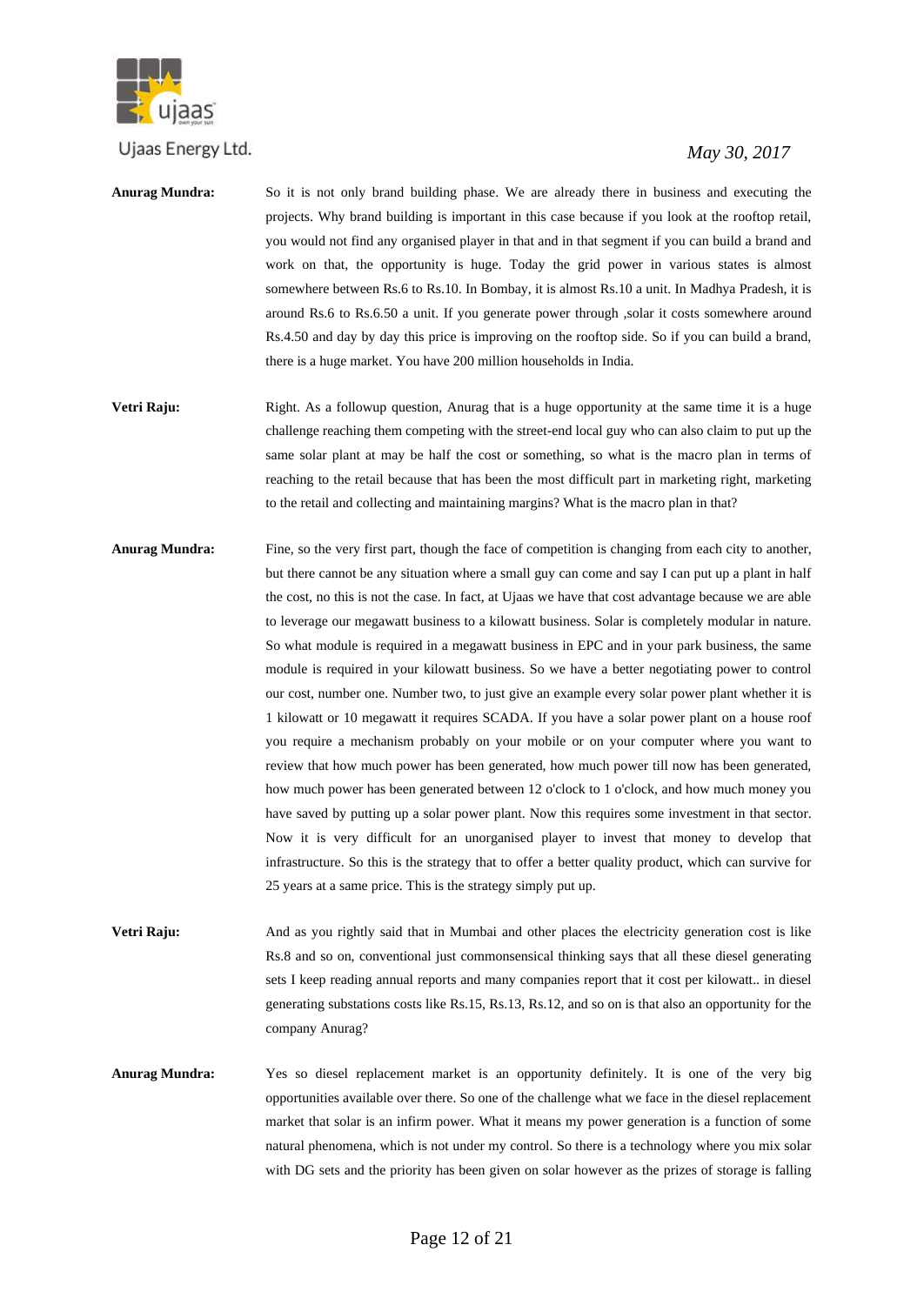

## *May 30, 2017*

and which is continuously falling. They are following the same price curve as solar has followed in previous five years, so probably in one and a half to two years' time, we will be in a position to completely replace the DG with a storage, with a battery.

**Vetri Raju:** Okay. Thank you. If I have any questions, I will come back in the queue.

**Anurag Mundra:** Yes Mr. Raju.

**Moderator:** Thank you. The next question is from the line of Deepak Agarwala from Elara Securities. Please go ahead.

**Deepak Agarwala:** Sir a couple of questions to help us understand how the progress has been through FY2017 in terms of acceptability and on ground implementation of net metering policy though they have been in place, but we have been hearing quit a mixed news that discounts are just dragging their feet on getting this policy implemented under garb of some way or the other or putting some capacity restriction or putting some volume restriction to the extent of how much rooftop you can install is linked to the connected load. Can you give us some on ground challenges, which your team is facing and how do you address this because since you are betting big on rooftop for the next year also?

**Anurag Mundra:** Absolutely net metering was a challenging subject since the last couple of years though the electricity had provided for the compulsory to give a net metering facility to every consumer, but the effective roll out of the net metering was challenged since the last two years however Government of India has taken the initiative and they had given two very specific incentives to utility company so that they can give a net metering permissions. Number one, whatever the power being generated and passed through net metering that power will be considered in the RPO of that utility company renewable purchase obligation. So without spending a penny their RPO still that extent will be met. Second utility company had a fear that they will be losing their cream customers by allowing a net metering or by putting up rooftop solar power plant, so MNRE Ministry of New and Renewable Energy has given a financial incentive of Rs.37.5 lakh per megawatt of the net metre permission they have given in their geography.

> Here is the example of what you are quoting that yes some utility company are putting up restrictions like whatever the connect load you have a certain percentage of that can only put up on the rooftop? Well initially I do not find it is a bigger challenge because not a significant work has been done on the rooftop side. So even with that restriction though that restriction is there in some state, but even if you quantify that restriction still there is a hug,e huge market. One very positive thing has happened and more and more utility companies are understanding this as a country we want to reduce our T&D losses and T&D losses is a function of transmission of power from generating point to point of consumption, which may be say 1000 miles apart. Now unless and until you have distributed generation, generation in every colony and your every next house when that happens your T&D losses will significantly reduce. That will also reflect on the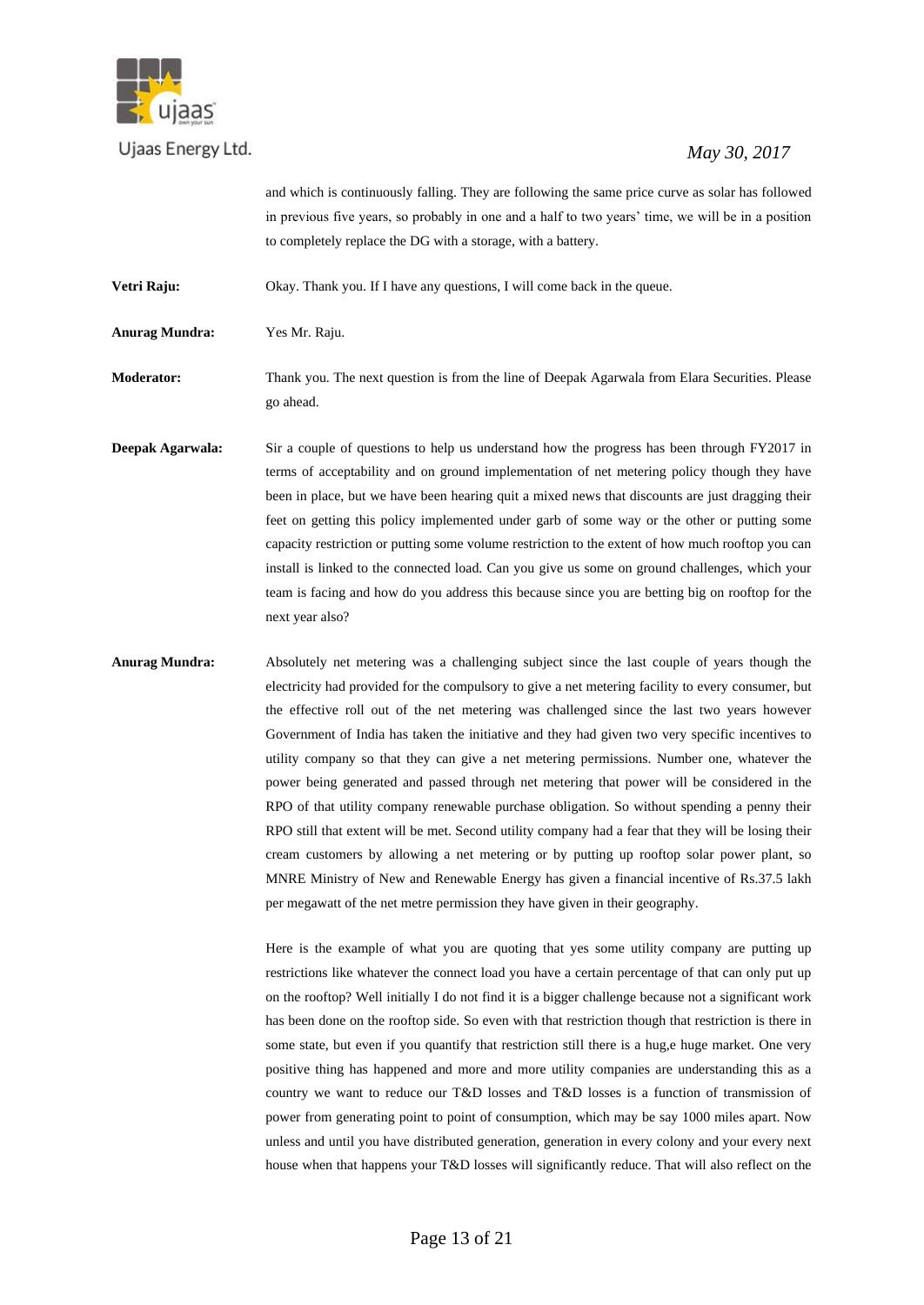

# *May 30, 2017*

lower cost of putting up a transmission infrastructure, so many utility companies especially the utility company in Gujarat have understood that and other utility companies are also learning it very fast that net metering will improve their T&D losses plus this incentives are available from the government. So I believe that challenge yes in some utility companies the challenge is still there, but very fast those challenges are going out.

**Deepak Agarwala:** While you just mentioned Rs.37.5 lakh subsidiary that is given to the utility or to...?

**Anurag Mundra:** Utility Company, subsidy to the the house owner is different, that is 30%. This is specifically for the utility company.

**Deepak Agarwala:** My second question, which you have I think not touched upon so far how has been the revival in the REC market and now that new REC rates have been challenged in the court, so what is happening in the last one and a half months to two months this year?

- **Anurag Mundra:** The new REC rate has been stayed by Supreme Court, number one. If you talk about the REC revival if you look at the volumes what has happened in FY2016 and FY2017. In FY2016 the volume has increased by almost 12 times and FY2017 again there is significant I believe it has improved by more than three times in FY2017. Now with this orders of supreme court and regulatory commission yes I conveyed in the earlier concall also to my mind the problem of RPO, which ultimate revived the REC market has been largely solved and whatever the inventory we are looking at in the market probably in the next six to eight months it will go away.
- **Deepak Agarwala:** How much inventory we have on our books?
- **Anurag Mundra:** Around Rs.55 Crores.

**Deepak Agarwala:** Rs.55 Crores and how much this costs let us say six months back or three months back or maybe a year back as on on FY2016?

**Anurag Mundra:** I believe we have added around Rs.6 Crores to Rs.7 Crores in a year.

**Deepak Agarwala:** My last question is if you can touch on how do you see the development when you are forecasting for let us say 150 megawatt for FY2018, any specific dates you have in mind where you see the investment is more conducive and the discoms are more cooperative and coming on board versus some other states and if you state that you can highlight where a fair a bit of business will go in that state from your company?

**Anurag Mundra:** Well the EPC business where the target is around 50 megawatts it is state-independent because it is not mainly, it is almost 100% is PSUs. So when you deal with the PSU all the trouble of utility company has been taken care by the PSUs, so it is definitely the state-independent project, EPC. On the park business, yes we are looking on Madhya Pradesh also that we have done till now and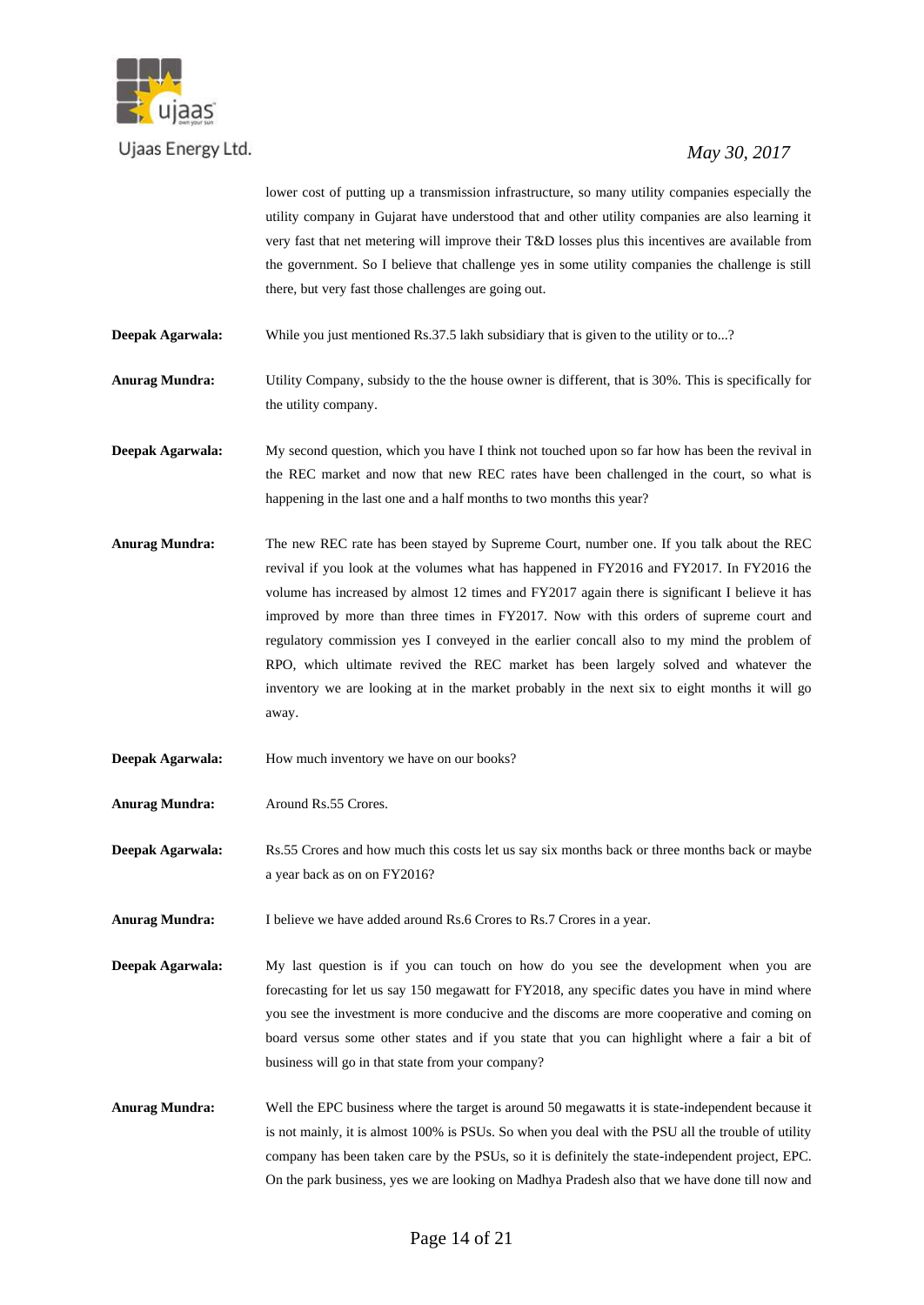

#### *May 30, 2017*

obviously Maharashtra and again on the rooftop we have a Pan India presence. We are already working I believe from Punjab, Delhi, Rajasthan, Gujarat, Madhya Pradesh, Lucknow, Bihar, Jharkhand, Tamil Nadu, Andhra Pradesh, and Maharashtra. We have a Pan India presence and even recently we got an order from Arunachal Pradesh.

**Deepak Agarwala:** So it is very well spread out, no single state concentration?

**Anurag Mundra:** No. Rooftop and EPC is no. The geography is no restriction, absolutely no restriction.

**Deepak Agarwala:** Okay fine. I will come back into the queue.

**Moderator:** Thank you. The next question is from the line of Deva Modi from Equirus Securities. Please go ahead.

**Deva Modi:** Sir basically what would be the total capacity that you would have setup by March 31, 2017 and what would be the breakup under park, EPC, and rooftop?

**Anurag Mundra:** Yes the total capacity we have done in FY2017 is around 81 megawatt for the year. In the Q4, we have added up a little higher than 31 megawatts and out of this 28 megawatt is on park side, 2 megawatt is on the EPC side, and rooftop around 1.2 megawatt. This is for Q4.

**Deva Modi:** Correct Sir. Sir on cumulative basis I was asking?

**Anurag Mundra:** Cumulative, I do not have a ready figure as of now.

**Deva Modi:** Sir so basically from what we understand your rooftop number has come in at only around 1 megawatt and I understand that if you do the rooftop and O&M are the components, which probably hold the highest margins in the business apart from probably also the partner and their respectable margin, so what kind of volume can we expect from the rooftop side in FY2018 in particular on the GCI side as well as the home side?

**Anurag Mundra:** So we are targeting around 20 megawatt to 25 megawatt both in GCI and the rooftop retail for FY2018. If I understood correctly you are also asking about the O&M margins on there is it and rooftop side?

- **Deva Modi:** O&M is something I will come to, but again Sir this 20 megawatt to 25 megawatt is compared to like this year probably you have done only 2 megawatt to 3 megawatts on rooftops, so what is it that that makes you confident of so much of growth on the rooftop front, I mean currently do we have the order book for that or why is that we are looking at so much of growth over there?
- **Anurag Mundra:** So the rooftop because we are investing a lot of resources on the home segment. The whole retail segment is out as of now and there is absolutely no competition from organised player there. Even if you look at the planning on the rooftop GCI segment, the bid which are in the pipeline,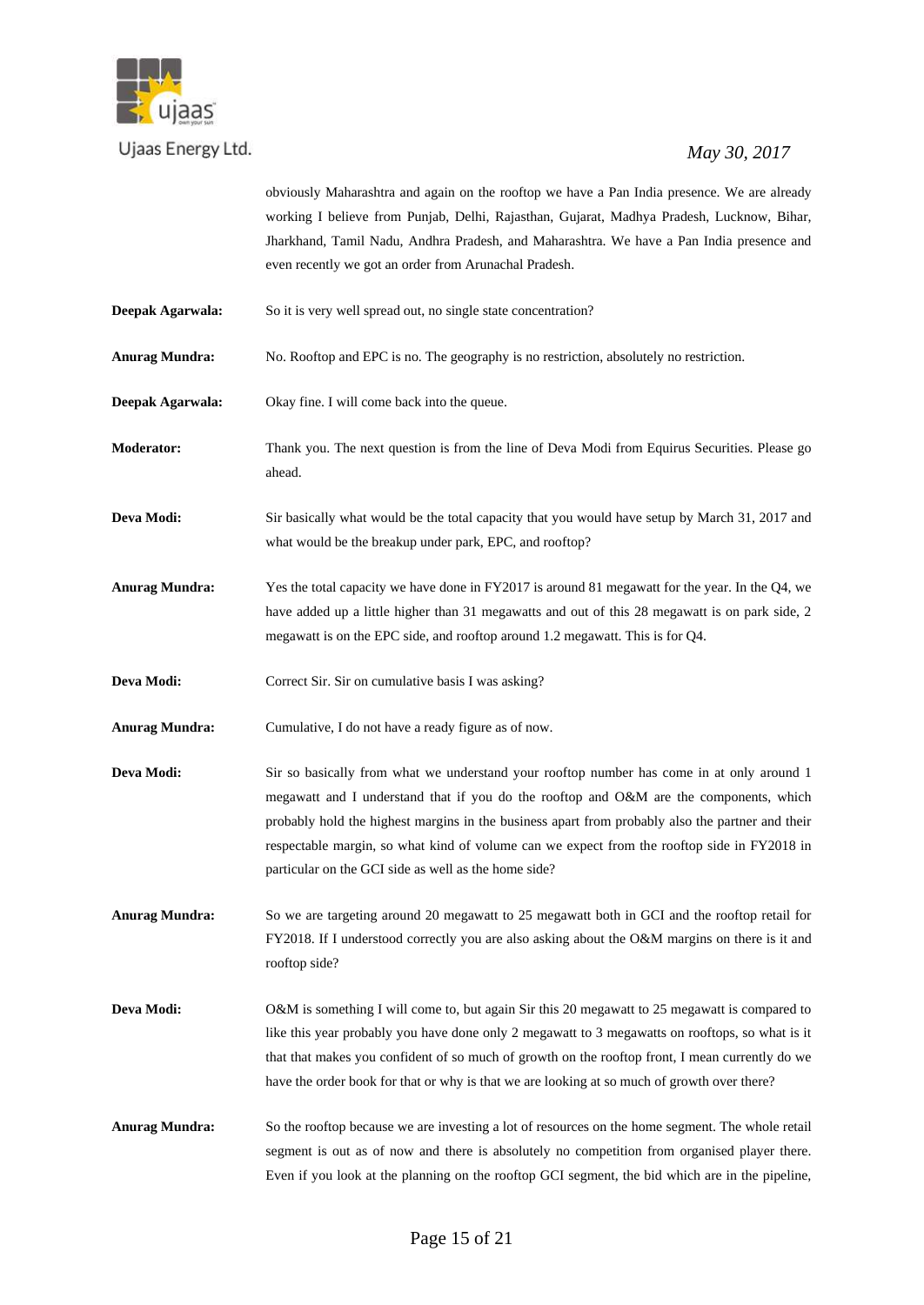

# *May 30, 2017*

which is going to come up targeting 20 megawatt to 25 megawatt on rooftop GCI segment, it is absolutely normal and it is not very ambitious on that phase. You have already executed overall parity, so for any institution whether it is an educational institution or a hospital or even an industry, it will make more sense to put up a rooftop power plant.

- **Deva Modi:** Sir I think on the margin side, so because this quarter the margins looks a little bit impacted what is the kind of margins enjoyed in the O&M front and going ahead what can we expect from the O&M front as annuity revenue sort of accrues?
- **Anurag Mundra:** So I have maintained that O&M gives some decent margin of around 50% in the business.

**Deva Modi:** What can be the steady O&M revenue, which can come, I mean given that you are capable to do capacity of around 220 megawatt to 230 megawatt which you should have setup by now?

**Anurag Mundra:** Okay, the figure I do not have ready with me, but I will definitely supply it to you.

**Moderator:** Sorry to interrupt, but may we request to return to the question queue for followup questions as there are several participations waiting for their turn.

**Deva Modi:** Sure I will do that. No problem.

**Moderator:** Thank you. The next question is a followup question from the line of Abdul Mohammed from United Health Group. Please go ahead. There seems to be no response from the line of Mr. Abdul Mohammed. We will move to the next question. The next question is a followup question from the line of Mr. Rahul Dhruv who is an individual investor. Please go ahead.

**Rahul Dhruv:** I actually had one or two questions, which got answered, but just focusing on the parks business do you have any new parks, which have been launched, has land acquired. Can you just throw some light on that because that is where the key visibility is?

**Anurag Mundra:** Yes from the design of the business on the solution side with every six months we launch a new park. So we have already acquired. We have land in possession for two parks in Madhya Pradesh and one park in Maharashtra.

**Rahul Dhruv:** And how much of that has been sold already?

- **Anurag Mundra:** No so when I say two parks means those parks are largely vacant. Just keeping the land for these three parks and typically each park would have around 30 megawatt of potential capacity.
- **Rahul Dhruv:** Nothing has been presold as yet?
- **Anurag Mundra:** Yes nothing has been presold.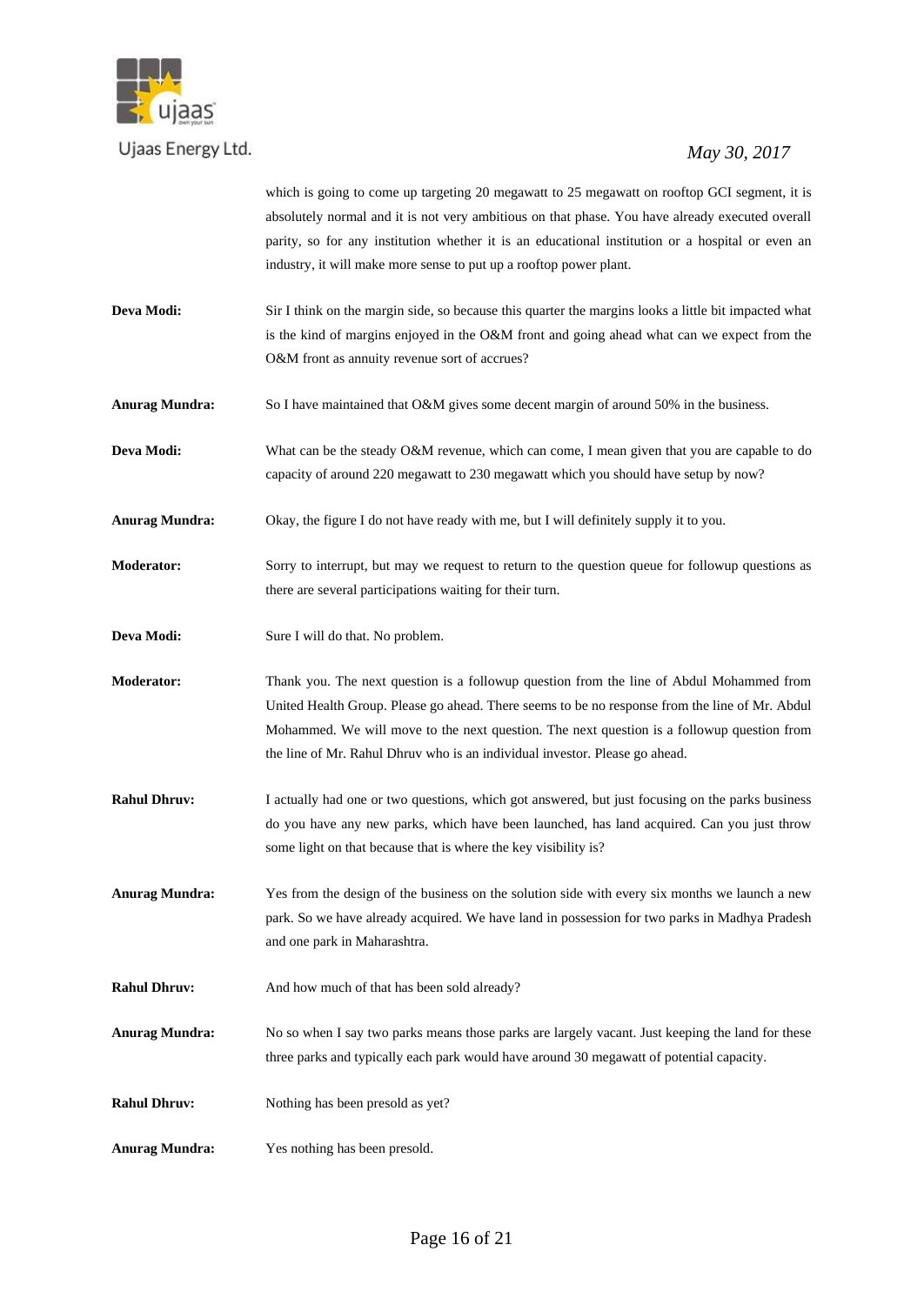

- **Rahul Dhruv:** Sir you gave a breakup of 150 megawatt, 50 megawatt coming from parks, 50 megawatt coming from EPC, and 50 megawatt from rooftop, now I just wanted to know the strategy is slightly different from what we have talked last time. I think this is much more larger number that we are putting on rooftop. Where is the visibility coming from especially on the residential as in the non-institutional side on rooftop. **Anurag Mundra:** So residential is basically B2C segment where all these positions, strategy, our brand strategy, and market strategy coming in the picture, so we had already done almost 400 homes on the
	- rooftop home side and every week we are rolling out our rooftop home in the new city, so targeting around 20 megawatt to 25 megawatt on rooftop homes segment is very much feasible in this year?
- **Rahul Dhruv:** How much have we done so far?
- **Anurag Mundra:** Till now we have done around 400 homes, so which is a little lesser than 1 megawatt or you can say close to 1 megawatt cumulative.
- **Rahul Dhruv:** Just coming back to your previous... you mentioned on REC you said it is very easy to sell them off this year, what is...?
- **Anurag Mundra:** We expect that this problem will be solved in this year.
- **Rahul Dhruv:** How do you expect that to happen?
- **Anurag Mundra:** Because the RPO compliance is improving significantly. If you just look at the BSIII order though it is an unrelated sector for us, but the concern, which the Supreme Court has shown about the environmental condition and how the people or how the monitoring agencies are taking it lightly plus we are getting orders from state electricity regulatory commissions and from **(inaudible) 51:30**. There is no other choice with obligating agency, but to meet their obligation.
- **Rahul Dhruv:** When do you expect that to go through?
- **Anurag Mundra:** Meet the obligation?
- **Rahul Dhruv:** Yes.
- **Anurag Mundra:** Well if you look at the inventory available in the market even all of the inventory being consumed, even after their obligation cannot be meet because their obligation is so high. What I meant that probably this year all the inventory, which is available in the REC market that will move out.
- **Rahul Dhruv:** You will get the Rs.50 Crores back?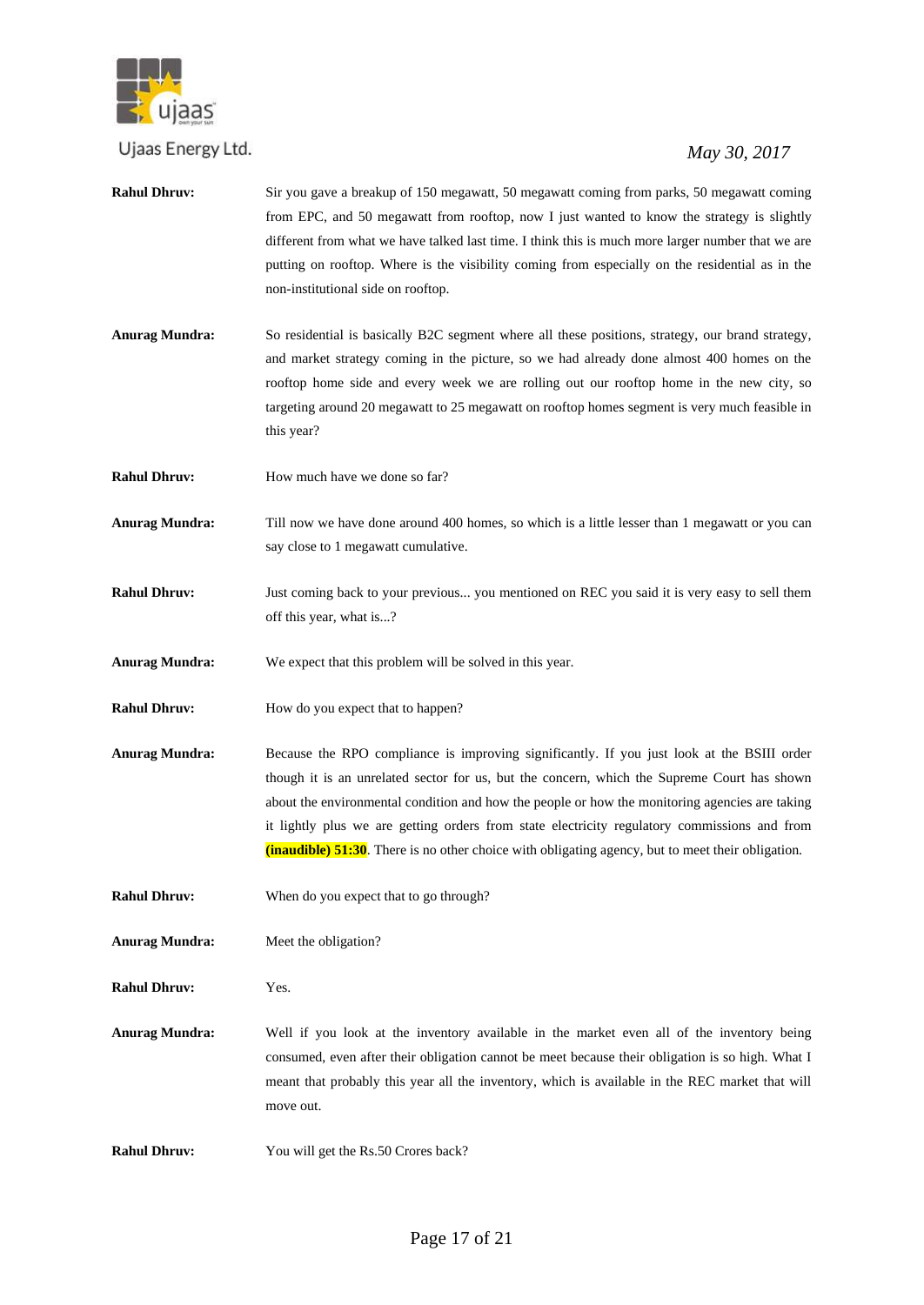

 *May 30, 2017*

**Anurag Mundra:** Yes that is what we are expecting.

**Rahul Dhruv:** I just have one last one, which is on the cash front, you were almost down to net debt of almost zero last year and again here it has gone back up. Now if you remember the last call you had specifically mentioned that by the year end there will be net cash, so what has changed?

- **Anurag Mundra:** Well if you look at the long term borrowing, last year we had a long-term borrowing of Rs.88 Crores and this year it has gone down to Rs.78 Crores. If you follow the trend since the last five years our long-term debt has been reducing by Rs.10 Crores to Rs.11 Crores every year. This year, the cash available in the book is around Rs.65 Crores as of March 31, 2017, which is a comparable figure as of I believe on September 30, 2016, we had a cash of around Rs.68 Crores and as of March 31, 2017, we had a cash of around Rs.65 Crores. Yes it is a little bit down from the cash what we had on March 31, 2016 and mainly because of the payment period has been improved for our company because we are also focusing on this rooftop ecosystem and here the ecosystem is little bit of different, so probably an early payment to our suppliers will help us to scale up that business on a very fast pace, but still I believe having a cash of Rs.65 Crores in balance sheet is a very healthy cash.
- **Moderator:** Thank you. We take the next question from the line of Baidik Sarkar from Unifi Capital. Please go ahead.
- **Baidik Sarkar:** I was just trying to understand the composition of end-user market, so for instance all the capacities you have put up in your solar parks what kind of PPAs are your end customers getting and what are the PPA rates hovering at currently now?
- **Anurag Mundra:** Yes so when you put a plant in our solar park, we sell power or our customers sell power through open access and when they said sell power through open access they get revenue anything between Rs.4.8 to Rs.5.5 per unit. How this rate has been negotiated. Suppose there is a customer there is particularly X hotel, their cost of energy form the utility companies say Rs.6.5 or say Rs.6 per unit, how it has been negotiated. We negotiate how much discount we will give on that power, which is roughly around 20%. So out of that Rs.6 we reduce Rs.1.2 and sell power at Rs.4.80 paisa.
- **Baidik Sarkar:** Given that this rate will only now come down given our energy cost is falling and given all the levelized cost of tariff as such is falling. Do you think from our financial incentive point of view, do you know people might not be as excited about this business as they were sometime back I mean obviously equity IRRs would be falling with the recent falling power costs, so I was just trying to understand how attractive this business will still be say about two to three years down the line.
- **Anurag Mundra:** Fine. So the businesses will be very attractive even two to three years down the line very, very attractive one. The tariffs are falling what tariffs are falling solar power tariffs are falling and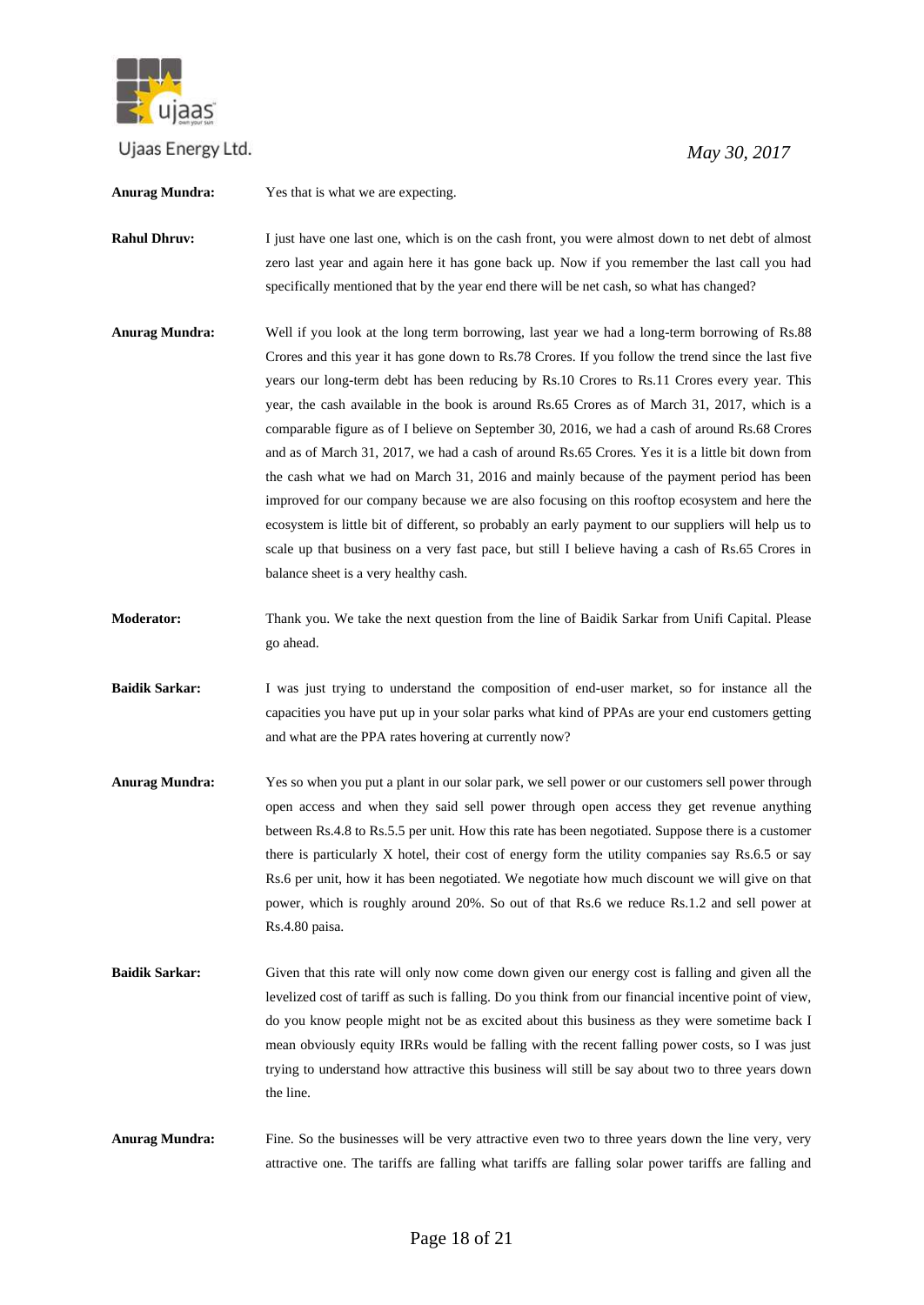

# *May 30, 2017*

how much solar power contributed to the whole economy in percentage terms, it is less than 1.6%. What it reflects, the solar power alone does not have the power as of now to reduce the cost of power overall, which is also quite visible. If you look at the tariff order of any state the power rate to a consumer has actually increased, has gone up. If you run the IRR calculation for my customer they make an IRR of around 40% as of now, 40% of IRR they are making. Even if you reduce it by say 500 to 600 basis point any IRR of 30% types are phenomenal.

- **Baidik Sarkar:** Sure. I am sorry if I am **(inaudible) 56:06** in Q4 FY2017 what was the RECs we realized?
- **Anurag Mundra:** How much REC we have sold is the question? We have sold around Rs.3 Crores of REC.
- **Baidik Sarkar:** In Q4 alone?
- **Anurag Mundra:** Yes.
- **Baidik Sarkar:** The entire 50 megawatts that we expect from FY2018, is it continuously contingent upon the tender that we bid for right?
- **Anurag Mundra:** No. Even we have not considered the tender for this 150 megawatt. That is SECI tender or the tenders coming up for that mode. We have not considered in calculating 150 megawatt.
- **Baidik Sarkar:** Is it fair to assume that executions will be heavily back-ended towards Q3 and Q4 of this year like it has always been in the industry?
- **Anurag Mundra:** Definitely Q2, Q3, and Q4 are the big quarters compared to Q1.
- **Baidik Sarkar:** Assuming you do win this SECI tender what would be the total equity contributions from your end and what percent would that constitute?
- **Anurag Mundra:** So typically if we do just back of the envelope calculation even if we win the whole 50 megawatt we have bided for, it will roughly cost around say somewhere between Rs. 250 Crores and Rs.300 Crores for that 50 megawatt and typically these projects have been funded and debt equity ratio of 80 to 20. So the total equity requirement for this tender is somewhere around Rs.60 Crores to Rs.75 Crores and even if you take a minority stake of 20% in it, we will require somewhere around Rs.15 Crores to Rs.18 Crores for this specific tender.
- **Moderator:** Thank you. Due to time constraints, we will be able to take one last question. The last question is from the line of Bhaskar Joshi from Luis Dreyfus. Please go ahead. There seems to be no response from the line of Mr. Bhaskar Joshi, we will move to the next question. Next is a followup question from the line of Vetri Raju from Equity Analyst Pvt. Ltd. Please go ahead.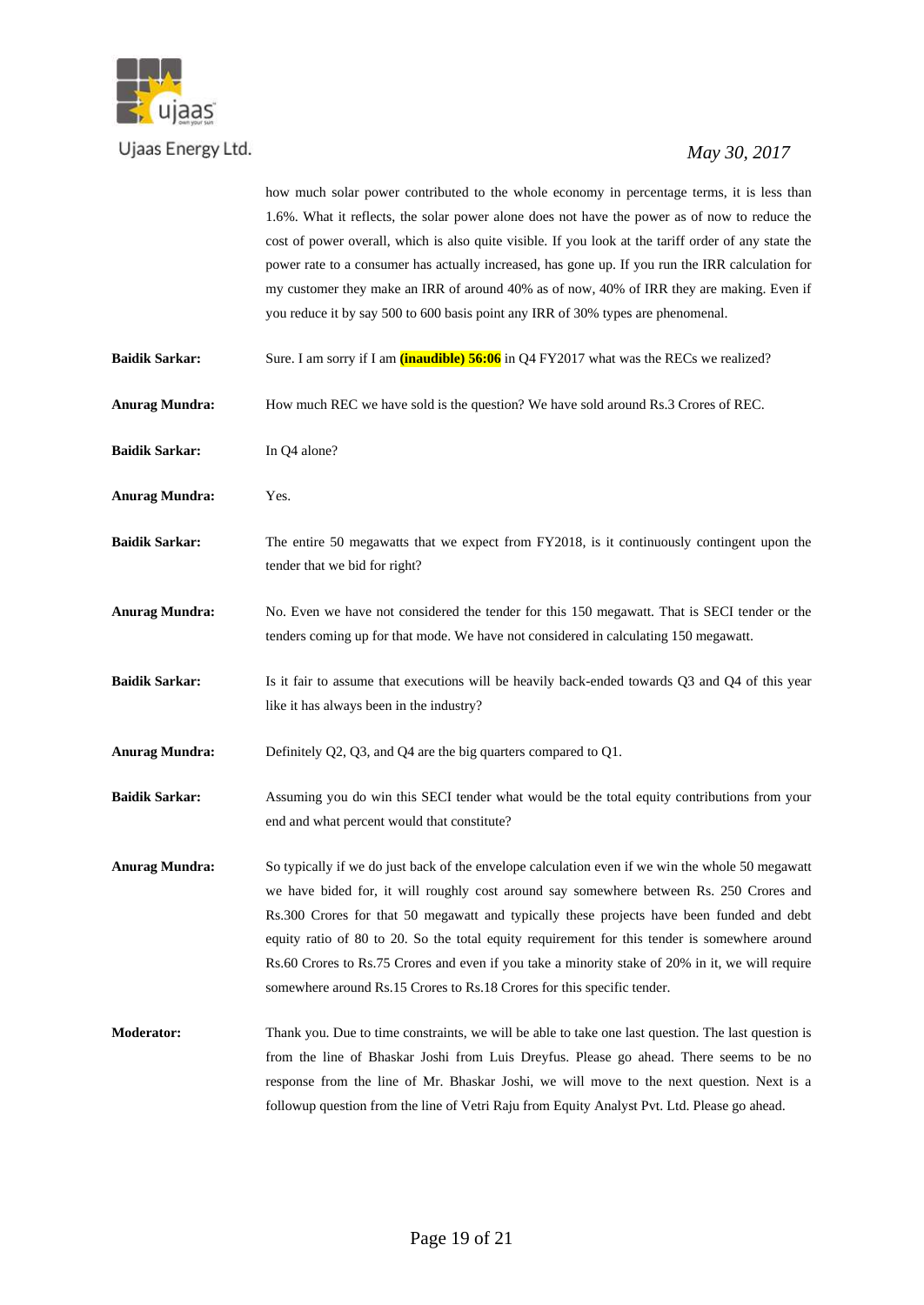

| Vetri Raju:           | Thanks for taking the call. On this SECI tender how does it work? Does it work in terms of just      |
|-----------------------|------------------------------------------------------------------------------------------------------|
|                       | like here the road projects go on like the L1 bidder is already known to everyone. How does it       |
|                       | work Anurag?                                                                                         |
| <b>Anurag Mundra:</b> | L1 bidders, L2 bidders, and L3 bidders for each bidding categories and when I say category it is     |
|                       | basically the states, it has been known and it is in public domain.                                  |
| Vetri Raju:           | So how do we stand in this 50 megawatt?                                                              |
| <b>Anurag Mundra:</b> | The highest bidder has not been opened yet.                                                          |
| Vetri Raju:           | And my last question will be on in the rooftop solar between the GCI and the retail obviously in     |
|                       | retail you have much more marketing and much more coordination cost and so on. There is no           |
|                       | scale, which one in your view will be having a higher margin?                                        |
| <b>Anurag Mundra:</b> | Equal margin because the cost of sale of the retail product is also high. Here you are talking       |
|                       | about 2 kilowatt and 5 kilowatt of business. In the rest of GCI, you are talking about anything      |
|                       | more than 25 kilowatt types.                                                                         |
| Vetri Raju:           | Adjusted for marketing, the operating margins will remain the same?                                  |
| <b>Anurag Mundra:</b> | Yes.                                                                                                 |
| Vetri Raju:           | How about a big majority of people live in flats and so on where the rooftop is actually shared      |
|                       | among the various owners, is that a no-go market Anurag?                                             |
| <b>Anurag Mundra:</b> | So this is not the first strategy to go for because here you have to sell the product for societies, |
|                       | which basically owns the roof. Obviously there is also a good market to work on, but that market     |
|                       | as per my understanding is basically RESCO market to look at. Yes it is a part of our strategy,      |
|                       | but definitely not on the first phase.                                                               |
| Vetri Raju:           | So the first phase is on individual homes?                                                           |
| <b>Anurag Mundra:</b> | Yes on the individual homes.                                                                         |
| Vetri Raju:           | That is it from me. Thank you.                                                                       |
| <b>Anurag Mundra:</b> | Thank you Mr. Raju.                                                                                  |
| <b>Moderator:</b>     | Thank you very much. That would be the last question. I would now like to hand the conference        |
|                       | over to Mr. Deepak Agarwala for closing comments.                                                    |